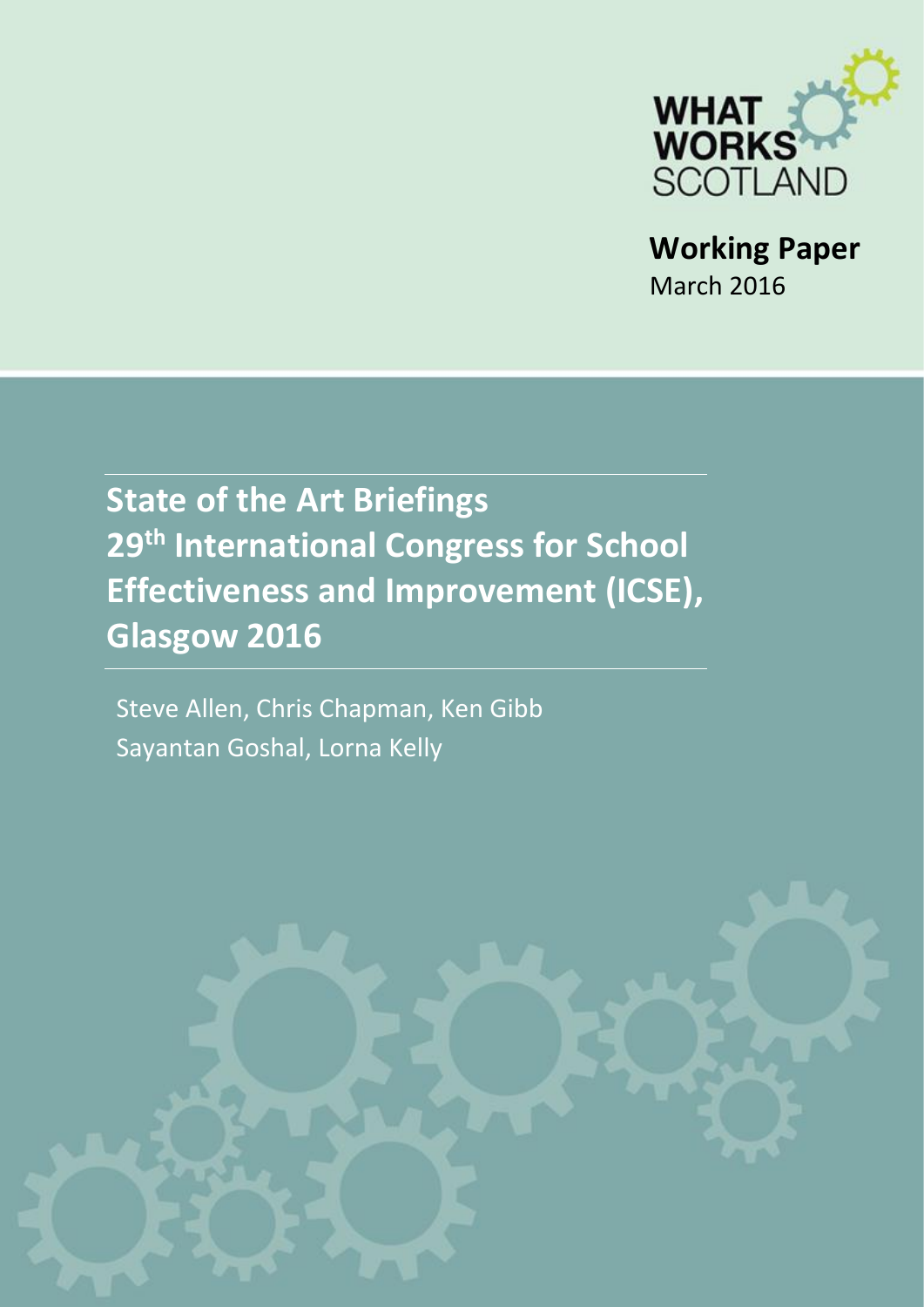**What Works Scotland** (WWS) aims to improve the way local areas in Scotland use evidence to make decisions about public service development and reform.

We are working with Community Planning Partnerships involved in the design and delivery of public services (Aberdeenshire[, Fife,](http://whatworksscotland.ac.uk/casestudyareas/fife/) [Glasgow](http://whatworksscotland.ac.uk/casestudyareas/glasgow/) and [West Dunbartonshire\)](http://whatworksscotland.ac.uk/casestudyareas/west-dunbartonshire/) to:

- learn what is and what isn't working in their local area
- encourage collaborative learning with a range of local authority, business, public sector and community partners
- better understand what effective policy interventions and effective services look like
- promote the use of evidence in planning and service delivery
- help organisations get the skills and knowledge they need to use and interpret evidence
- create case studies for wider sharing and sustainability

A further nine areas are working with us to enhance learning, comparison and sharing. We will also link with international partners to effectively compare how public services are delivered here in Scotland and elsewhere. During the programme, we will scale up and share more widely with all local authority areas across Scotland.

WWS brings together the Universities of Glasgow and Edinburgh, other academics across Scotland, with partners from a range of local authorities and:

- Glasgow Centre for Population Health
- Healthcare Improvement Scotland
- Improvement Service
- Inspiring Scotland
- IRISS (Institution for Research and Innovation in Social Services)
- Joint Improvement Team
- NHS Health Scotland
- NHS Education for Scotland
- SCVO (Scottish Council for Voluntary Organisations)

This is one of a series of papers published by What Works Scotland to share evidence, learning and ideas about public service reform. This paper relates to the WWS **Improvement and Effectiveness** work stream.

*What Works Scotland is funded by the Economic and Social Research Council and the Scottish Government. [www.whatworksscotland.ac.uk](http://whatworksscotland.ac.uk/the-project/)*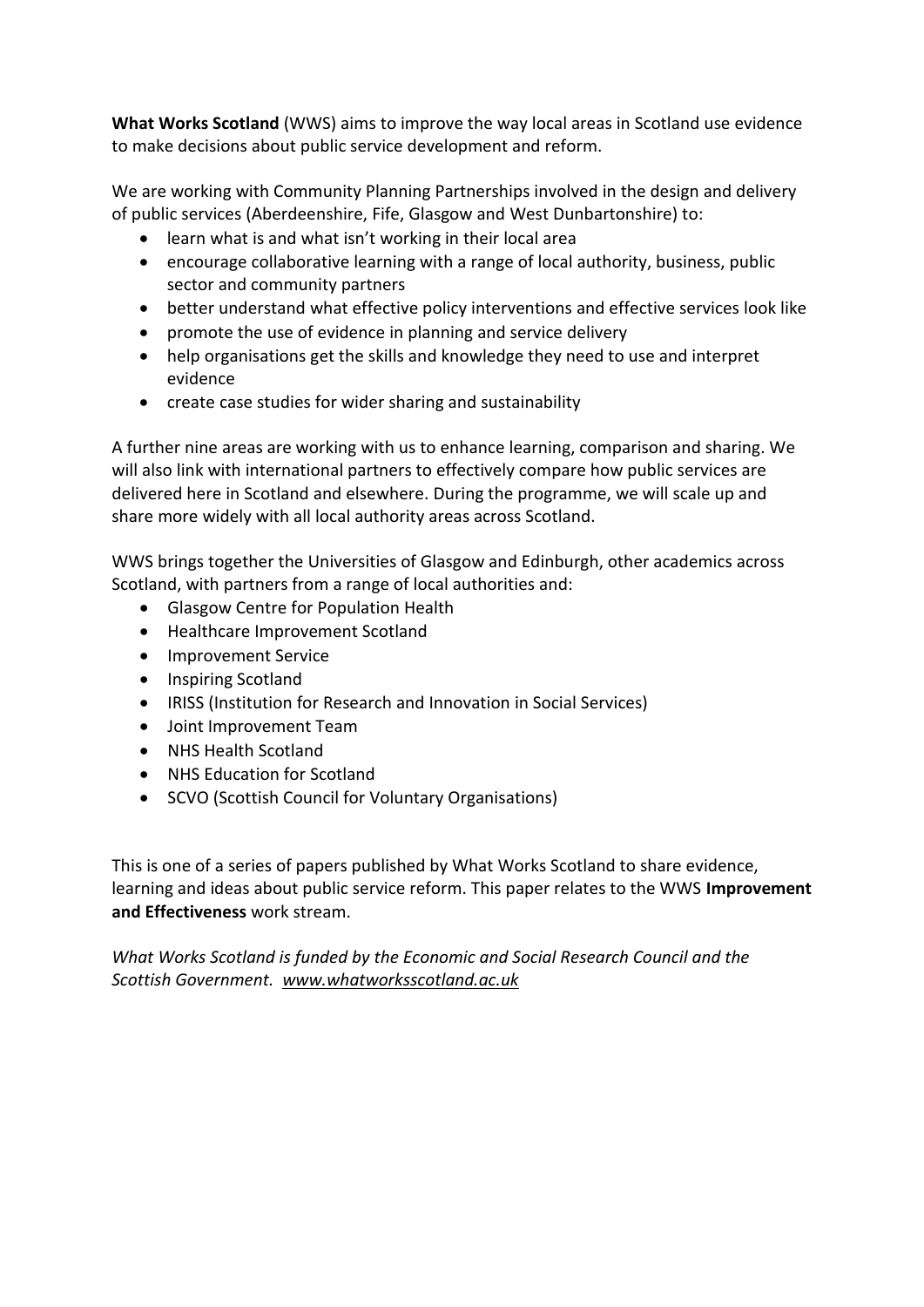## **Biographies**

#### **Former Deputy Chief Constable Police Scotland Steve Allen**

Deputy Chief Constable (rtd) Steve Allen joined Avon and Somerset Constabulary in 1985 where, over 17 years, he undertook a range of roles including divisional command. In 2003, he became a Commander in the Metropolitan Police, leading the Racial and Violent Crime Task Force and then established the Violent Crime Directorate. He played a key role in responding to the families of victims of both the Tsunami and the London bombings in 2005.

In 2007 he was appointed as Commander of the City of Westminster, responsible for policing central London. During his time in London he was the national lead for Honour Based Violence and for Robbery. Transferring in January 2010, Steve became the Deputy Chief Constable of Lothian and Borders Police. In January 2013 he was appointed Deputy Chief Constable of Police Scotland. He was responsible for the safety and security of the Commonwealth Games and Ryder Cup in 2014 and was subsequently seconded into Scottish Government where he used his experience and expertise to advise on developments related to public service leadership and reform. Steve retired from Police Scotland in December 2015.

#### **Professor Chris Chapman**

Chris is Chair of Education and Public Policy and Practice, Director of the Robert Owen Centre for Educational Change, University of Glasgow and co-Director of What Works Scotland. Prior to this he was Professor of Education at the University of Manchester and previously held academic and research posts at the universities of Nottingham and Warwick.

Chris has undertaken research and evaluation projects for research councils, charities, national and local governments and their agencies. Chris has also led D&R projects with local authorities, schools and teachers to build the capacity for leading and managing change and improving student outcomes. Currently Chris is seconded to Scottish Government on a part time basis as Senior Academic Adviser to the Attainment Challenge.

#### **Professor Ken Gibb**

Ken is a professor in the School of Social and Political Sciences in the subject area of Urban Studies. He is also Director of [Policy Scotland,](http://policyscotland.gla.ac.uk/) the University hub for policy research and knowledge exchange. He is a co-director of [What Works Scotland](http://whatworksscotland.ac.uk/) co-funded by ESRC and Scottish Government. Ken was also Head of the Department of Urban Studies from 2005 to 2010 and associate dean of the Faculty of Law, Business and Social Sciences in 2009-10.

Ken's research interests concern the economic, financial and policy dimensions of housing. Ken was formerly the managing editor of the Urban Studies journal. He is immediate past president of RC43 (housing) of the International Sociological Association and is a former president of the European Real Estate Society. He was a visiting professor to the University of Amsterdam in 2011. He acted as advisor to the Scottish Parliament's Infrastructure and Capital Investment Committee and has also worked for the Scottish Parliament's Welfare Reform Committee. Ken sits on the board of Sanctuary Scotland Housing Association and the Urban Studies Foundation.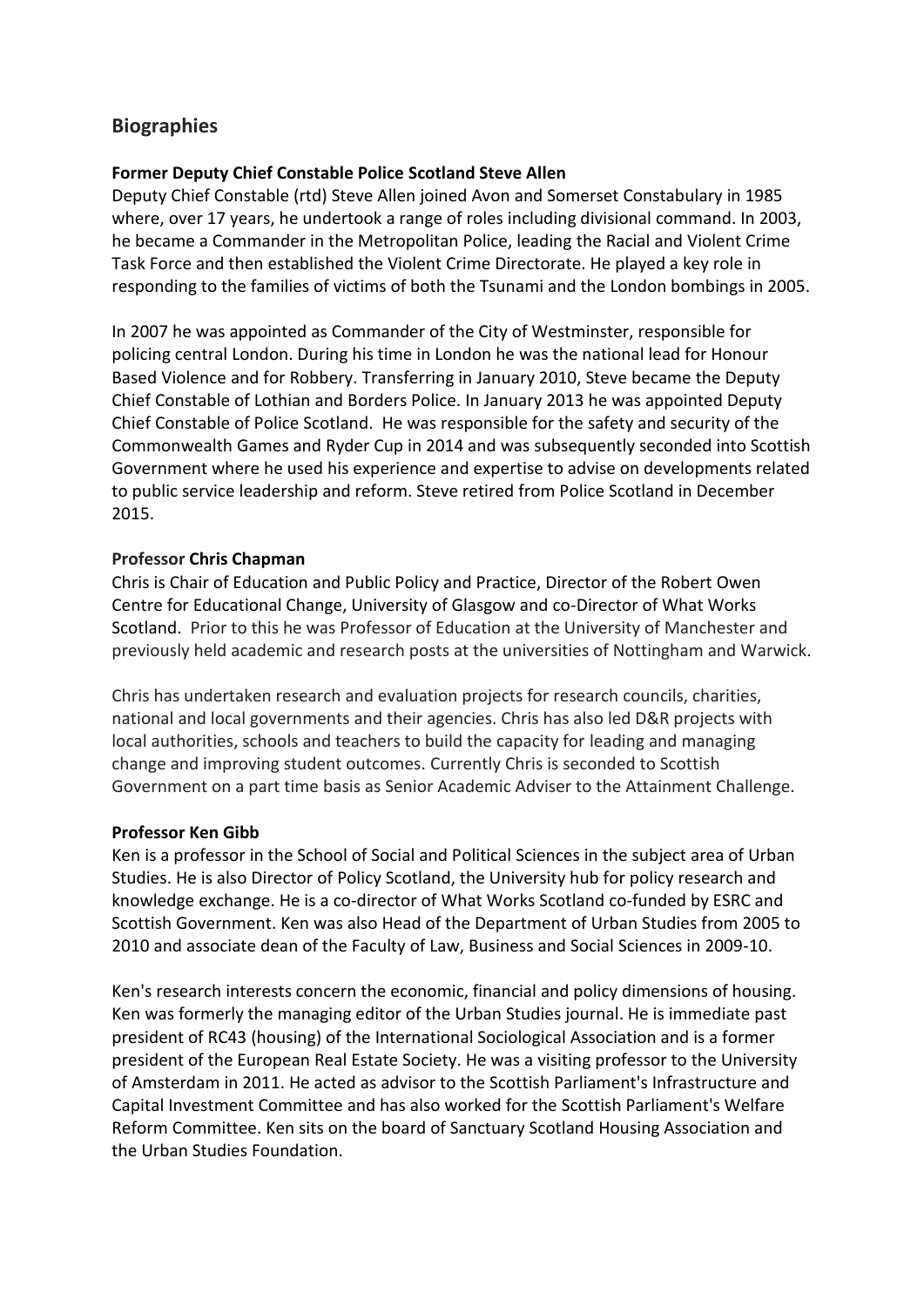#### **Professor Sayantan Goshal**

Sayantan Ghosal is a Professor of Economics at the Adam Smith Business School, University of Glasgow. He was a Professor of Economics at the University of Warwick from October 2004 to March 2013. He was Research Director for the ESRC Centre for Competitive Advantage in the Global Economy (CAGE) from 2010 - 2012 and continues his association with CAGE as a Research Fellow. He obtained his PhD from CORE, Universite Catholique de Louvain.

#### **Dr Lorna Kelly**

Lorna is the Associate Director of the Glasgow Centre for Population Health, and joined the team in May 2014. She provides leadership to the Centre staff team on a day to day basis, as well as working with the Director to develop the work of the centre and its resource base, building profile, networks and influence and carrying overall accountability for the work delivered.

Lorna contributes across the range of work programmes, with a particular focus on new developments, connections to partner agencies and the Poverty, Disadvantage and the Economy theme.

#### **Professor David Reynolds**

David is Professor in Education within Southampton Education School at the University of Southampton. He has run undergraduate academic education courses in Cardiff, Exeter and Newcastle Universities and has an international reputation for his work on school effectiveness, school improvement, teacher effectiveness and dyslexia. . He founded the International Congress for School Effectiveness and Improvement (ICSEI) which now has members in over 60 countries and has edited or been on the editorial boards of six international journals.

He has a particular interest in trying to get research into influencing educational policies, and chaired the Numeracy Task Force, was a member of the Literacy Task Force and was a .2 Adviser at DFES (as was) from 1999 to 2006. He has also been on the boards of both the TDA and BECTA. He is currently Senior Policy Advisor to the Welsh Assembly Government.

#### **Professor Karen Seashore**

Karen's primary research interests focus on school improvement and school reform and her main area of expertise includes improvement in K-12 leadership and policy over the last 30 years, particularly in urban secondary schools. Karen also conducts research on organizational changes within higher education, with particular attention to faculty roles, and on international comparative policy in educational reform. My interest in evaluation is a long-standing, and has emphasized in the assessment of large-scale educational programs and policies.

As a sociologist, Karen, tends to look at educational reform through the lens of organizational theory, with an emphasis on the interaction between culture and structure and her research in higher education is also influenced by her experience in administration, having served as department chair, associate dean, and director of the [Centre for Applied Research and Educational Improvement.](http://cehd.umn.edu/carei/)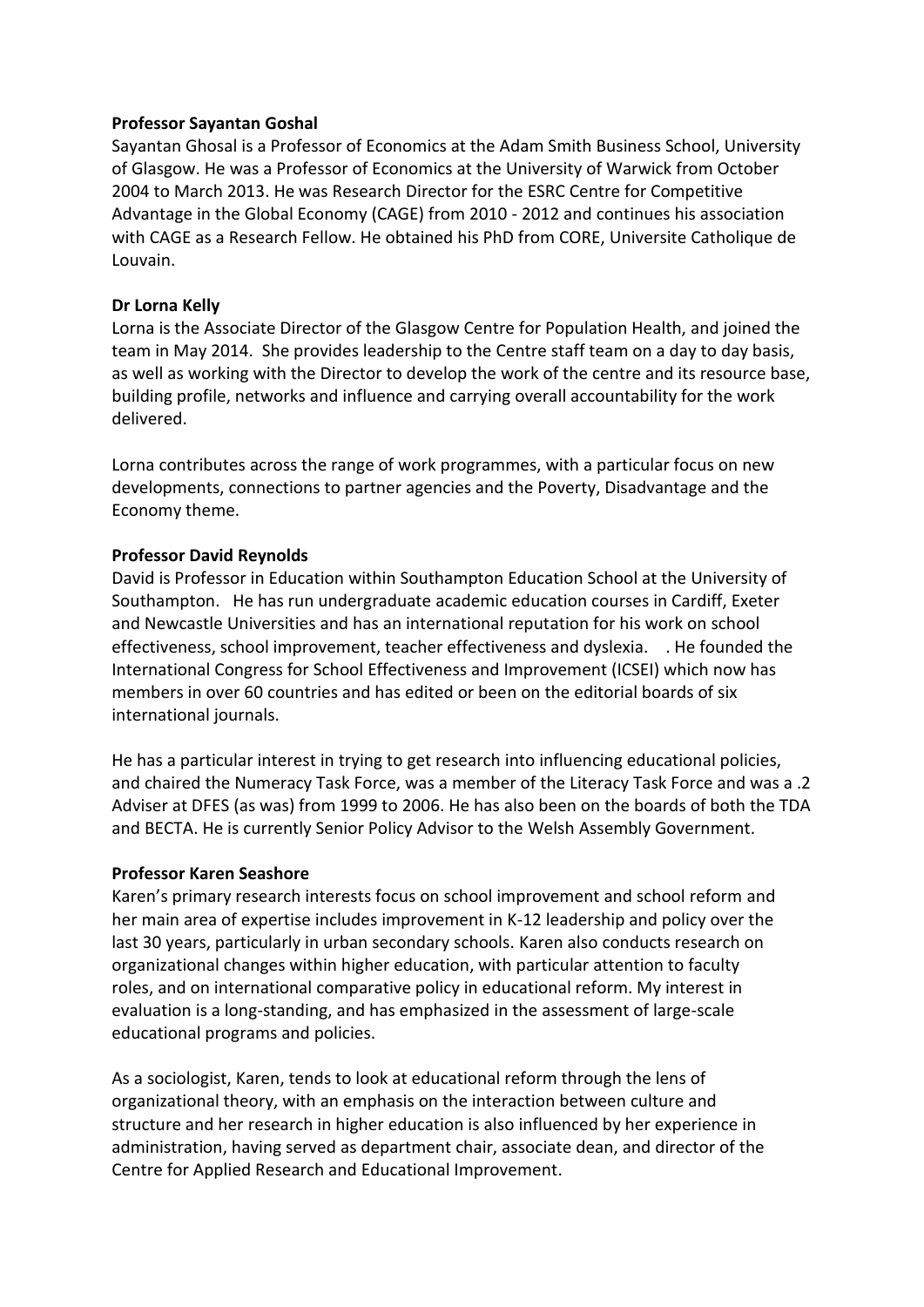# **Contents**

| Session 2 - Educational Effectiveness and Improvement Research, a Population Health Perspective . 6   |  |
|-------------------------------------------------------------------------------------------------------|--|
| Session 3 - Poverty, Marginalisation and Aspirations Failure: implications for the design of pro-poor |  |
| Session 4 – Adding value to effectiveness and improvement – are there research, policy and practice   |  |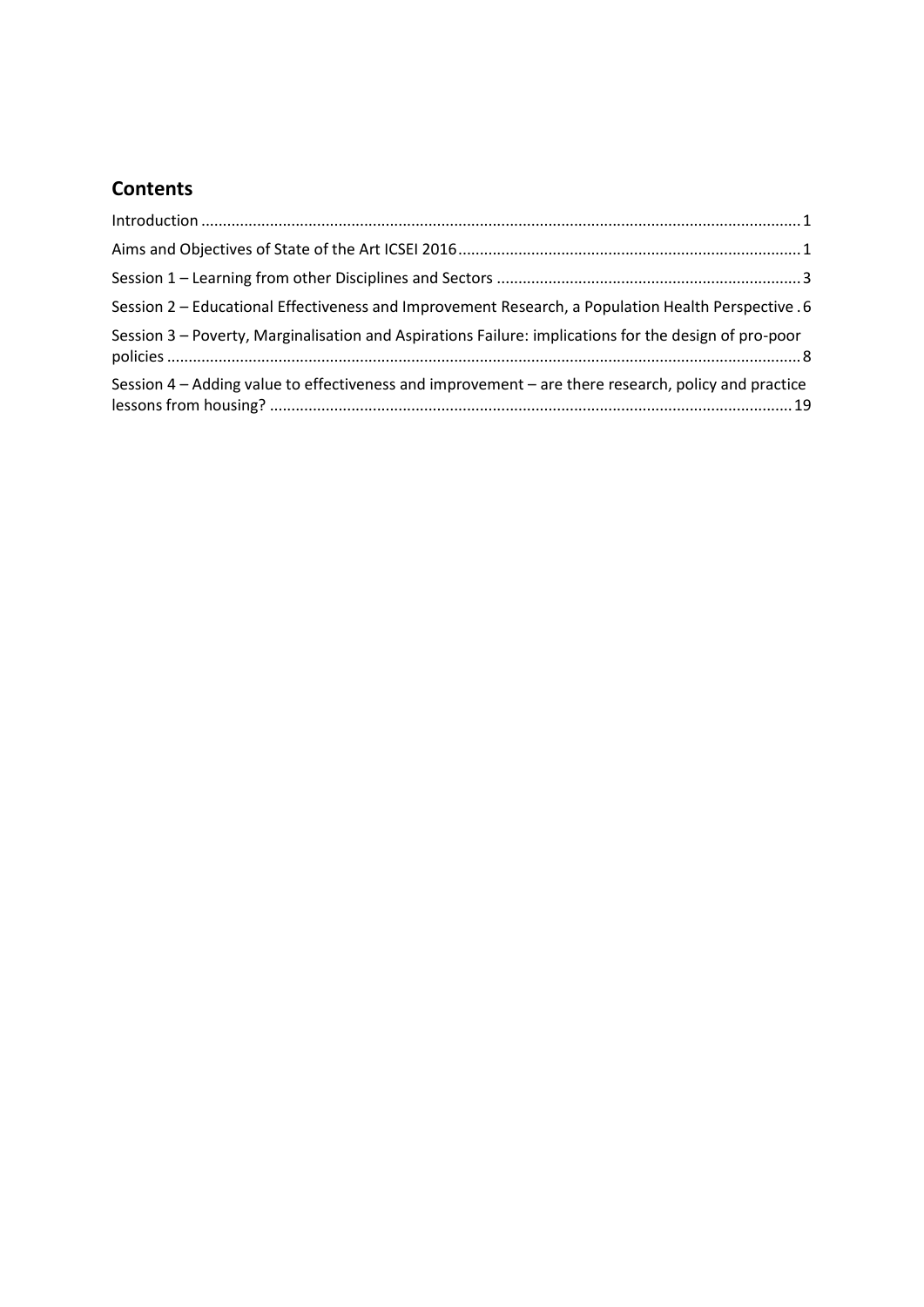## <span id="page-5-0"></span>**Introduction**

What Works Colleagues and partners led a State of the Art Session at the [29th International](http://www.icsei.net/2016/)  [Congress for School Effectiveness and Improvement](http://www.icsei.net/2016/) held in Glasgow in January 2016 to stimulate discussion about what educational research might learn from other disciplines.

Professor Ken Gibb spoke about the methodological and implications from housing research. Steve Allen spoke about collaborative leadership within the context of public service reform. Professor Sayantan Gohsal spoke about his work using randomised controlled trials and interventions to explore aspirations in the South. Dr Lorna Kelly from Glasgow Centre for Population Health offered her insights into research and development on health and wellbeing and how this connects to the raising attainment agenda.

Professor Chris Chapman Chaired the session, Professor David Reynolds (University of Southampton) set the scene and provided a context for the session, and Professor Karen Seashore (University of Minnesota) provided the response by identifying a number of key synergies, opportunities and challenges posed by these external perspectives that have implications for the future development of the field of educational research.

The four briefing papers are presented in as a collection within this document and also available on-line as [WWS publications.](http://whatworksscotland.ac.uk/publications/)

## <span id="page-5-1"></span>**Aims and Objectives of State of the Art ICSEI 2016**

*Learning from other disciplines and sectors: What added value might Public Service Leadership, Urban Studies, Economics research, policy and practice contribute to Health add to Educational Effectiveness and Improvement Research, Policy and Practice?*

#### **Rationale**

The field of educational effectiveness and improvement research (EEIR) has made much progress over the past 40 years. However, for the most part it has focused on a limited number of narrow outcomes in terms of student achievement and tended to focus on developing a knowledge base without extensive engagement with other disciplines or areas of enquiry. Put simply, the field has ploughed its own furrow. If the field EEIR is to optimize its potential and continue to make a significant contribution to the advancement of knowledge it is imperative it engages with and draws on theoretical and practical insights from out with education.

#### **Purpose**

The purpose of this State of the Art Session was to provide ICSEI members the opportunity to engage with senior Scottish academics, policy advisors and practitioners from outside of education to share ideas and insights across both disciplines and sectors and research, policy and practice communities.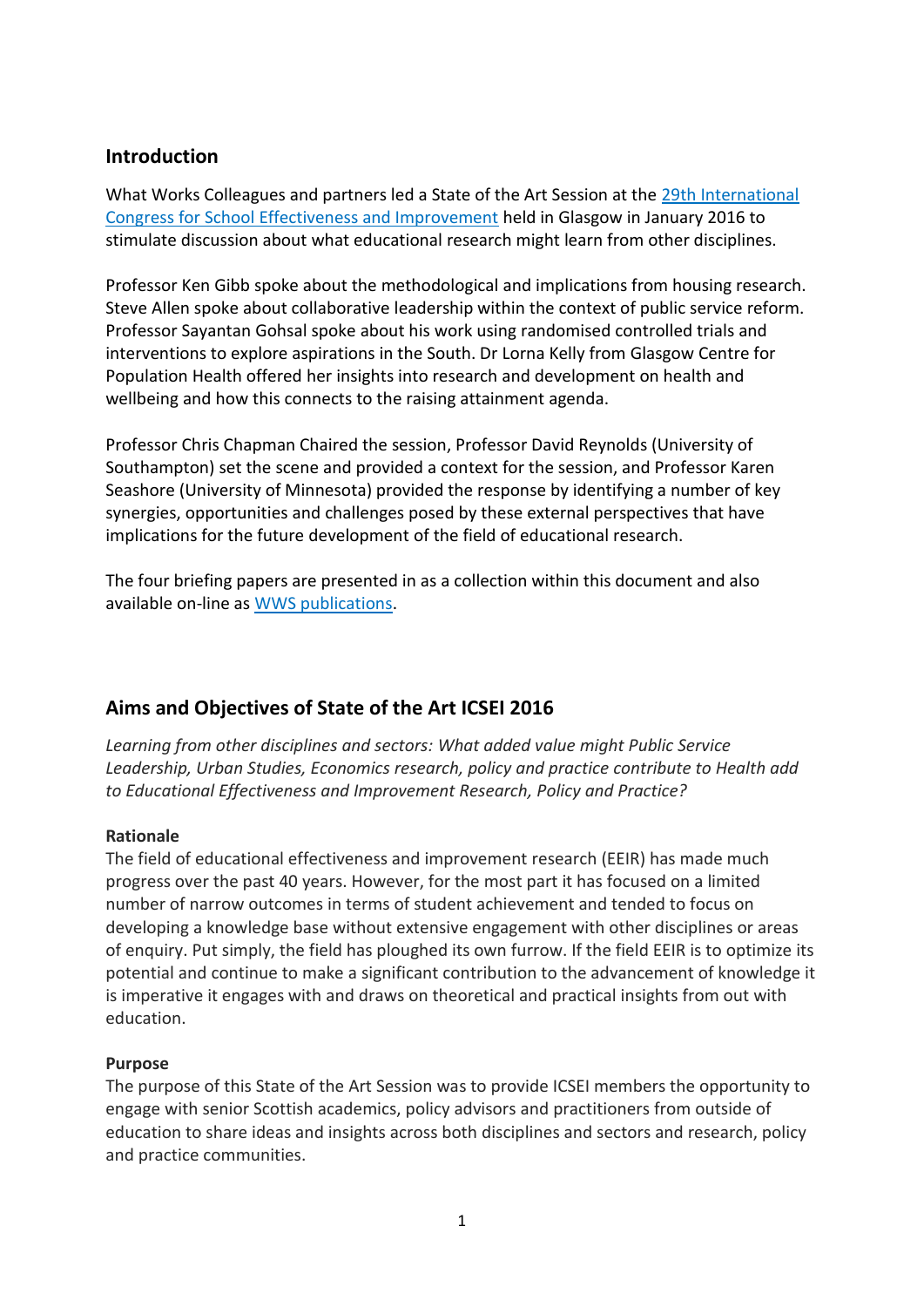## **Aims**

The aims for this session were threefold:

- To gain their insights and perspectives about how other academic disciplines, policy insights and practice might contribute to the future development of EEIR.
- To stimulate discussion about how EEIR might build stronger relationships with other disciplines and areas of policy development and practice.
- To reflect on the how EEIR might develop a coherent interdisciplinary programme of research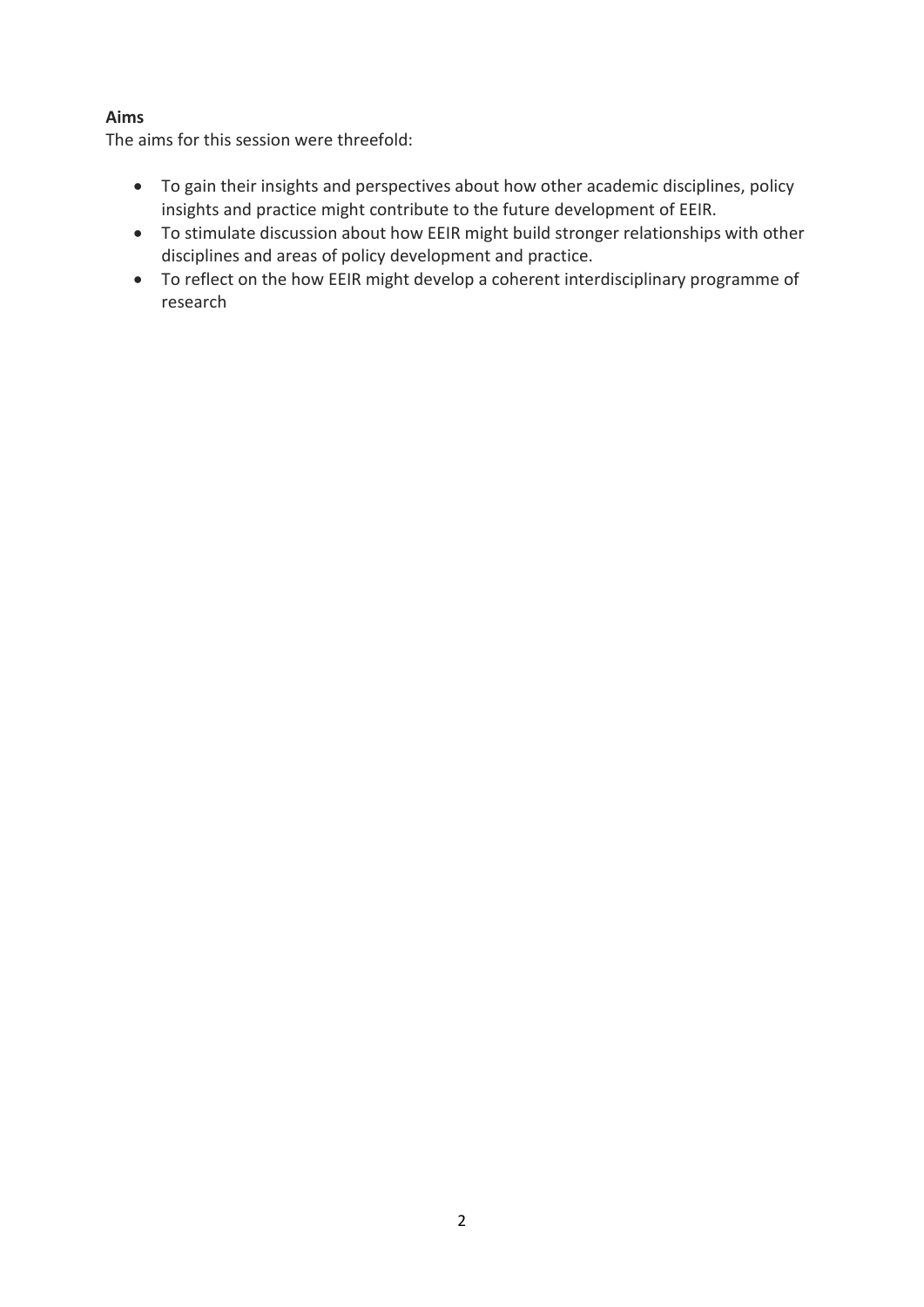# <span id="page-7-0"></span>**Session 1 – Learning from other Disciplines and Sectors**

Steve Allen, Public Service Leadership

The Scottish Government have invested significant amounts of resource into developing the idea that there is a distinctly Scottish way of thinking about and delivering public services. The influences that have shaped this thinking are various and range from political philosophy through to pragmatic responses to significant events in national life. There was a period during 2014/15 when there was a strong desire to attach the label "The Scottish Approach" to this thinking but, for a number of reasons the current preference is to talk about a collection of ideas and principles that describe how government relates to and serves citizens.

In the context of cross-organisational/sector learning this thinking has been important. The willingness of any part of the public service to acknowledge potential learning in the experience of others is, in large part, determined by the extent to which there is a shared sense of purpose and values, a recognition of contributing to a coherent and broad consensus about what "successful" communities look like and the culture of individual organisations shaped by their leaders. Scottish thinking about public service delivery has, at its heart, an aspiration to impact, inter alia, on each of these.

The approach is dynamic and there is no definitive prescription. However, it is possible to identify some key elements:

- A recognition that equality, participation and sustained economic growth are interdependent and the strategic purpose of government;
- That citizens want and have an absolute right to contribute to the decisions that affect their lives and to hold public servants to account;
- That prevention is always the most effective use of resources;
- That the starting point for collaboration is public services collaborating with citizens (not each other) to design the service and then working effectively and creatively together to deliver outcomes;
- The importance of assets-based approaches. The experience, networks, relationships and talents that exist in communities are as important as the physical assets in building confidence, capability and the solutions to problems;
- The idea of co-production. The participation and engagement of citizens in design and delivery. The citizen is the starting point;
- A commitment to continuous improvement specifically through the application of "Improvement Science";
- There is no one solution that meets the needs of every community. Locallyappropriate solutions consistent with a shared set of principles;
- Budget constraints are not a driver of change in the public service, they are simply the context in which reform is occurring;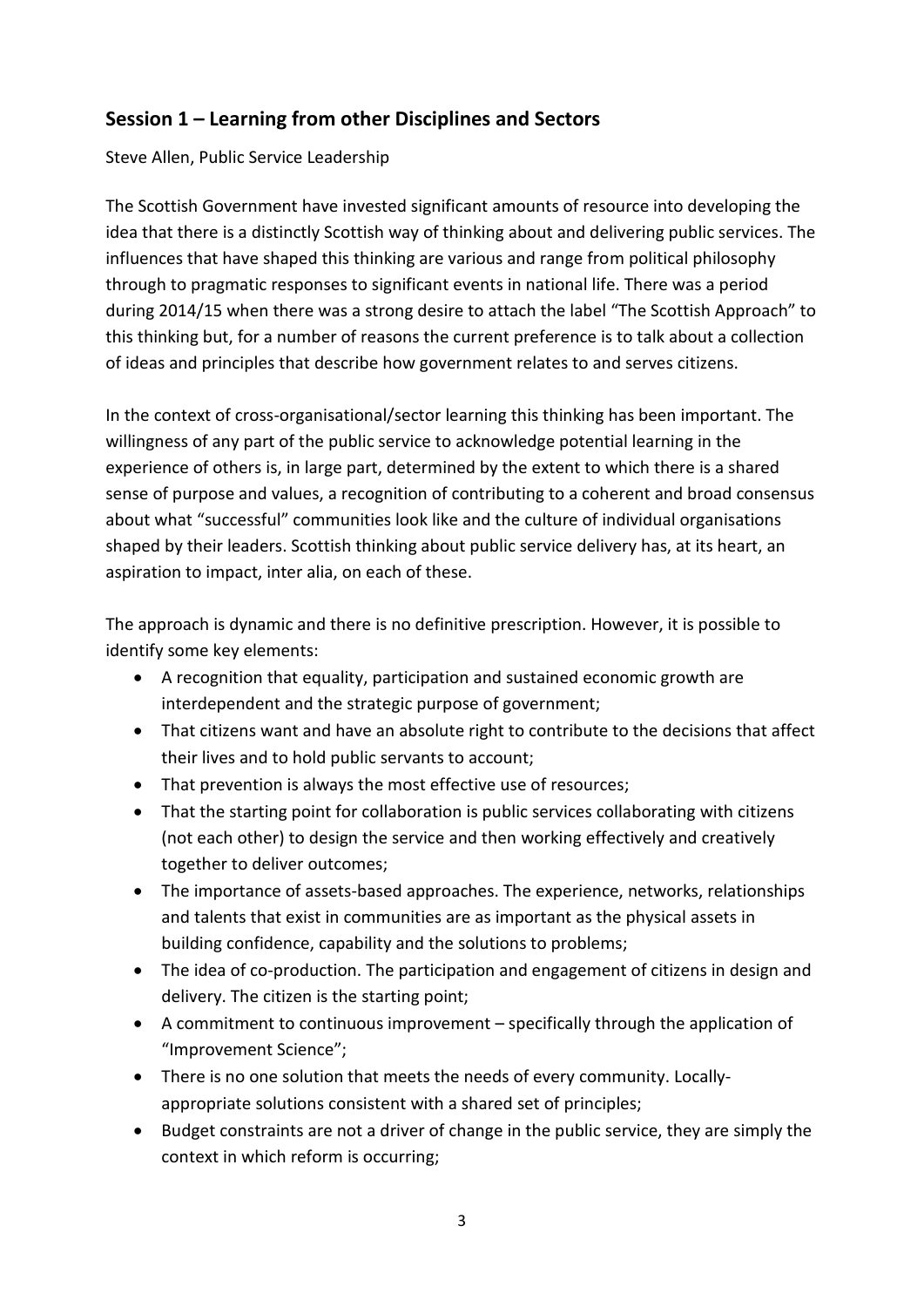• The public service includes the public sector, the third sector and the private sector delivering public services.

The important point is the invitation to all public service organisations to understand their role in the wider context of nation-shaping. This type of public service requires a particular type of leadership, characterised by a broad and deep understanding of the role of public service as a whole system. It requires the confidence to empower and resource leaders at a local level to innovate and respond to local environments. It requires leaders who understand and practice genuine engagement and who have a sophisticated and long-term view about the wider outcomes citizens and communities are seeking. There needs to be a recognition of the significant investment required to train and develop staff at all levels of organisations to work in a different, more responsive, less prescriptive way and systems and processes need to select, promote and reward those who operate successfully in the new paradigm.

There are challenges to be met.

They include the political imperative to short term, demonstrable achievement. This manifests in target-driven performance regimes that distort behaviour, divert resources and can strip people-centred, vocational work of its essential meaning.

Budget constraints push some leaders into a reductionist approach that talks of "core functions", reduces the commitment to partnership, encourages reactive rather than preventative activity and devalues any activity for which there is not a "measure".

The continuing challenges around representation and diversity run the risk of being regarded as yesterday's problem. The aspiration for public service can only be effectively met if talent is harnessed, if different perspectives and experiences shape the debates, if meaningful challenge is welcomed. The rhetoric is good but is there an understanding of and willingness to have a public discussion about dealing with institutionalised discrimination?

Increasingly it is recognised that effective leaders are those with highly developed emotional intelligence, who model compassion and humility, who see their role as being to coach and develop others. Leading through the building and maintenance of highly effective relationships. Are these really the criteria upon which senior leaders are selected? Are these typically the behaviours they display? Is it still commonplace for bullying to be dressed up as leadership and that bullying to be known about and not addressed? Is it still all about "delivery"? Is leadership still a competitive sport in which putting your organisation ahead of others, the satisfaction of ego, is more important than the lived daily experience of our citizens?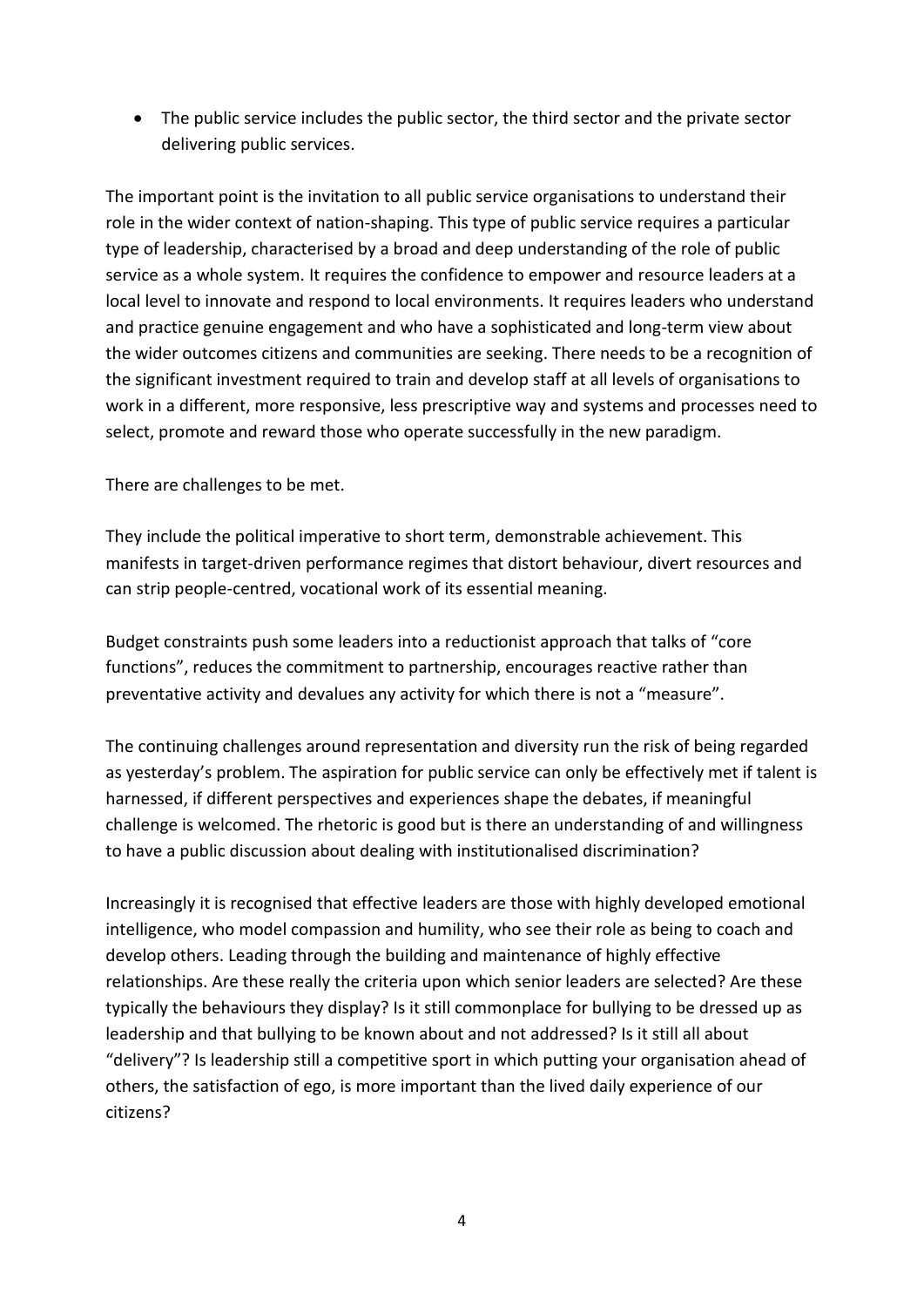Whilst I have described the context from a Scottish perspective I am confident that the themes will be consistent across numerous jurisdictions. The posture for public service leaders needs to be more about looking up and out than looking down and in.

Education, as a sector, cannot respond to these challenges or this context in isolation, any more than any other. The questions may be as much about how, across the public service we learn with each other as about what we learn from each other.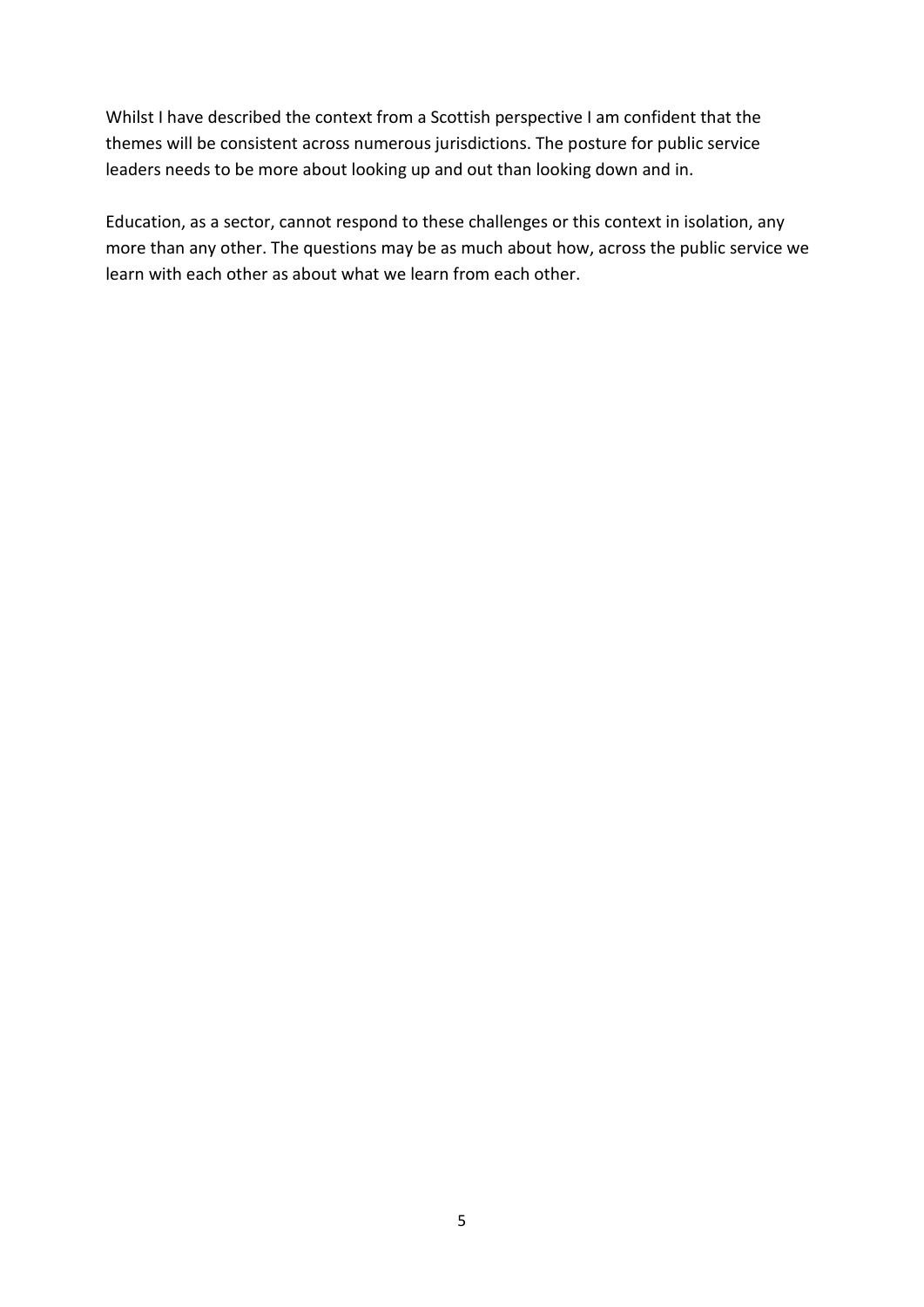# <span id="page-10-0"></span>**Session 2 – Educational Effectiveness and Improvement Research, a Population Health Perspective**

Lorna Kelly, Glasgow Centre for Population Health

## **Introduction to Glasgow Centre for Population Health**

Established in 2004 to generate insights and evidence, support new approaches, and inform and influence action to **improve health and tackle inequality**.

Conduct research; facilitate and stimulate the exchange of ideas, fresh thinking and debate; and support processes of development and change.

[www.gcph.co.uk](http://www.gcph.co.uk/) [www.understandingglasgow.co.uk](http://www.understandingglasgow.co.uk/) 

## **Population Health Approaches**



Understanding the patterns of health across the population – change over time, place and person.

Understanding the wider influences on populations – seeing individuals in context.

Having a broad definition of health – physical, mental, wellbeing.

Focus on inequality not average improvement.

Understanding differences in access to and benefit from services.

Progressive universalism: taking action across the gradient not just narrow targeting or 'top vs bottom.'

Inequality related to deprivation – and a range of other individual characteristics and life circumstances.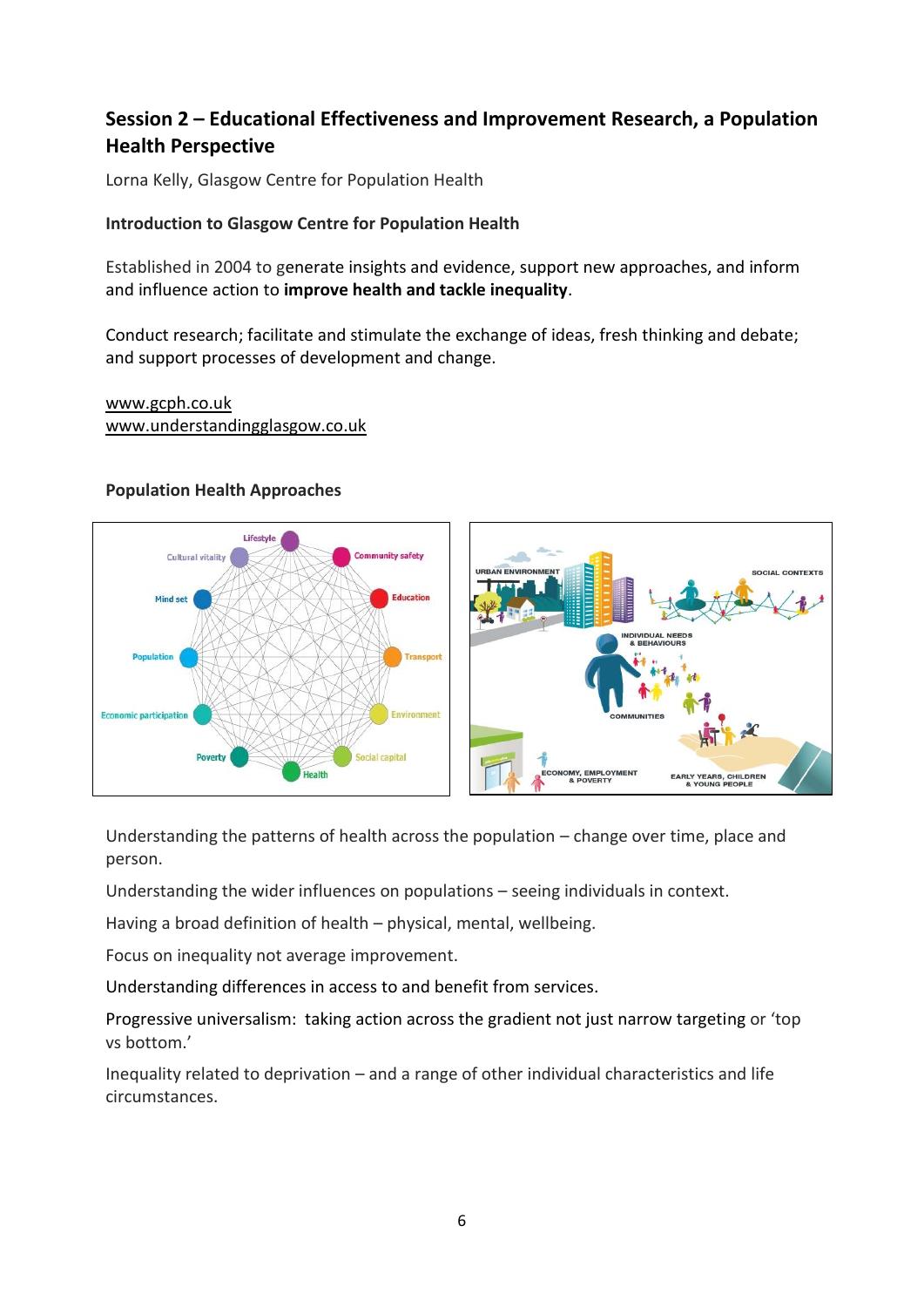#### **Some key messages and shared concerns: insights from GCPH work and population health approaches**

Shared influences on outcomes: poverty, home environment, social context

Mutual dependency. Correlation between educational outcomes and health; good mental and physical health a prerequisite for participation and attainment

The importance of social networks and social capital: schools which foster cohesion and participation; including families

The role of 'place': learning beyond school; public services as part of the community

The importance of the early years in shaping future health and education outcomes:

- Developmental milestones and school readiness
- Impact of adverse childhood experiences
- The importance of attachment
- Nurture approaches

Context matters – challenge to replicating success

Barriers to access: e.g. cost of the school day is a significant issue for many families

- Uniform
- Food
- **Materials**
- **Transport**
- Social participation
- **Stigma**

Different experiences: age, gender, ethnicity, sexual orientation

Intensive support required for high risk or marginalized groups (e.g. Looked After and Accommodated Children)

The value of universal services (health, education)

- of themselves
- opportunity for influence on other outcomes: contact and coverage
- tailoring to need

#### **Implications for methods**

Challenges: focus and progress amid complexity, limits of knowledge and authority to act

Working in partnership: research and practice

Addressing common determinants and underlying influences

Use of data to understand populations, variation, needs and impact

Understanding limits of measurement – not just what's picked up by services and routine data.

Look beyond the data: lived experience, participation and inclusion, 'voice'.

Innovation and futures thinking

*The foundations for virtually every aspect of human development – physical, intellectual and emotional – are laid in early childhood.* 

*Disadvantage starts before birth and accumulates throughout life...........action to reduce health inequalities must start before birth and be followed through the life of the child. Only then can the close links between early disadvantage and poor outcomes throughout life be broken* (Fair Society, Healthy Lives)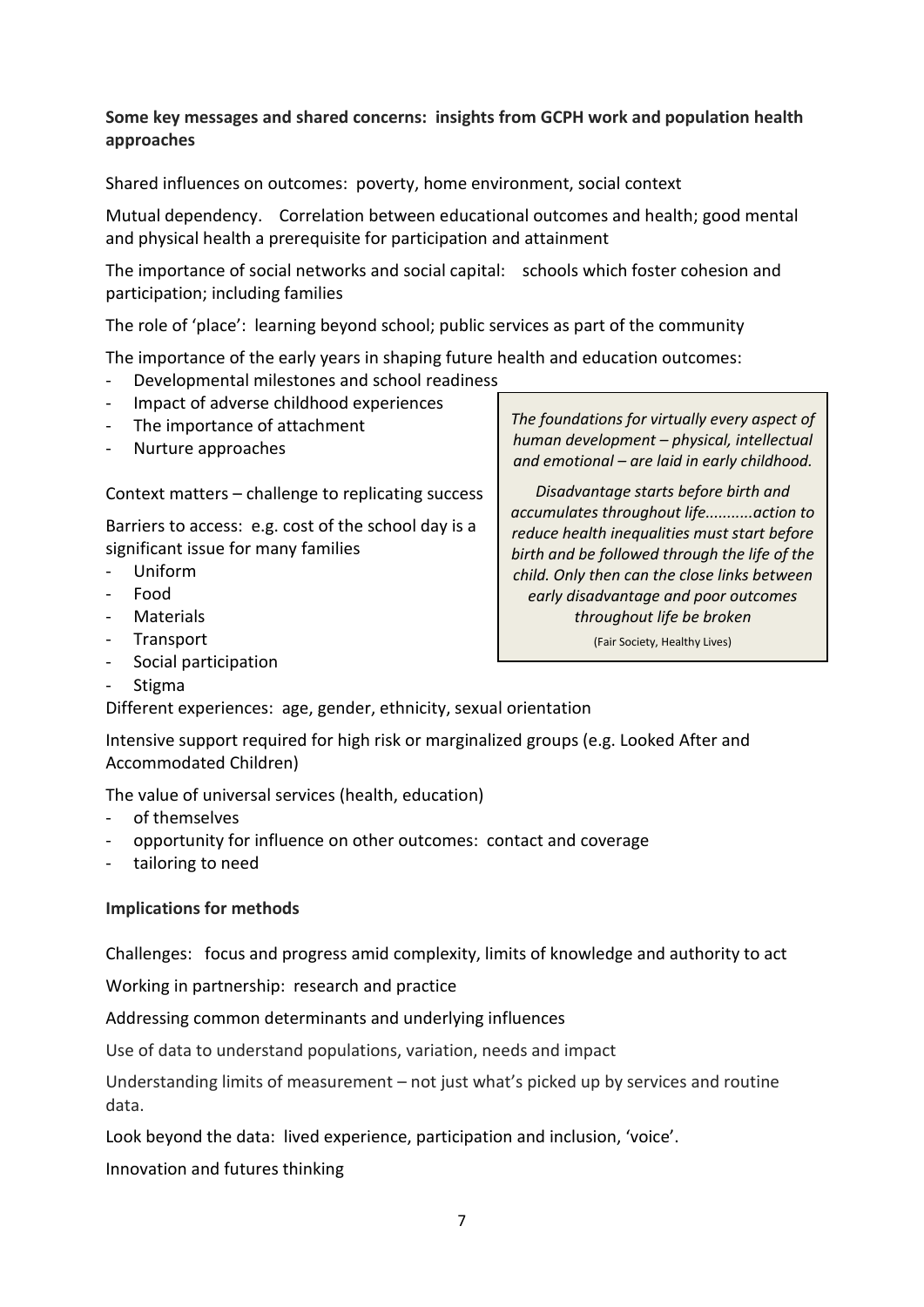# <span id="page-12-0"></span>**Session 3 – Poverty, Marginalisation and Aspirations Failure: implications for the design of pro-poor policies**

Sayantan Ghosal, Adam Smith Business School, University of Glasgow

## **Summary points**

- A key policy concern in India is the appropriate design of pro-poor policies.
- A significant strand of economic research focuses on external constraints that may perpetuate poverty traps, such as lack of credit or insecure property rights. From this starting point pro-poor policies tend to focus on relaxing the external constraints.
- Largely missing from conventional analyses of poverty traps are the psychological mechanisms through which the experience of poverty forms the beliefs, values, and aspirations of the poor. Recent research has emphasized constraints internal to the person that also perpetuate poverty, for example learned helplessness, pessimistic beliefs and an external locus of control.
- Unlike external constraints, these internal constraints are endogenous because they adapt to the experience of chronic poverty. Over time, however, they become an independent source of disadvantage for poor persons in their own right.
- Pro-poor policies that take into account the need to alter internal constraints among the poor, such as raising their aspirations, will have a greater impact on poverty alleviation than policies that address external constraints alone.
- Ongoing fieldwork documents the 'Dream Building' sessions (pioneered by the Durbar Mahila Samanweya Committee) to empower a marginalised, stigmatised community of sex workers in Kolkata and provides suggestive evidence of the potential impact of interventions in raising their aspirations.

## **Policy Context**

A number of major pro-poor programmes and policies (e.g. Prime Minister's AwassYojana (Housing Scheme for Rural Poor), GrameenSwasthaYojana (Rural health insurance scheme), Mahatma Gandhi National Rural Employment Guarantee Scheme, Integrated Child Development Services Scheme (ICDS), SWAYAMSIDHA (IWEP) and SarvaShikshaAbhiyan (SSA)) have been launched for the benefit of poor, marginalised communities by the Central Government. The primary responsibility for implementing these programmes, however, lie at the State Government level, in this case West Bengal.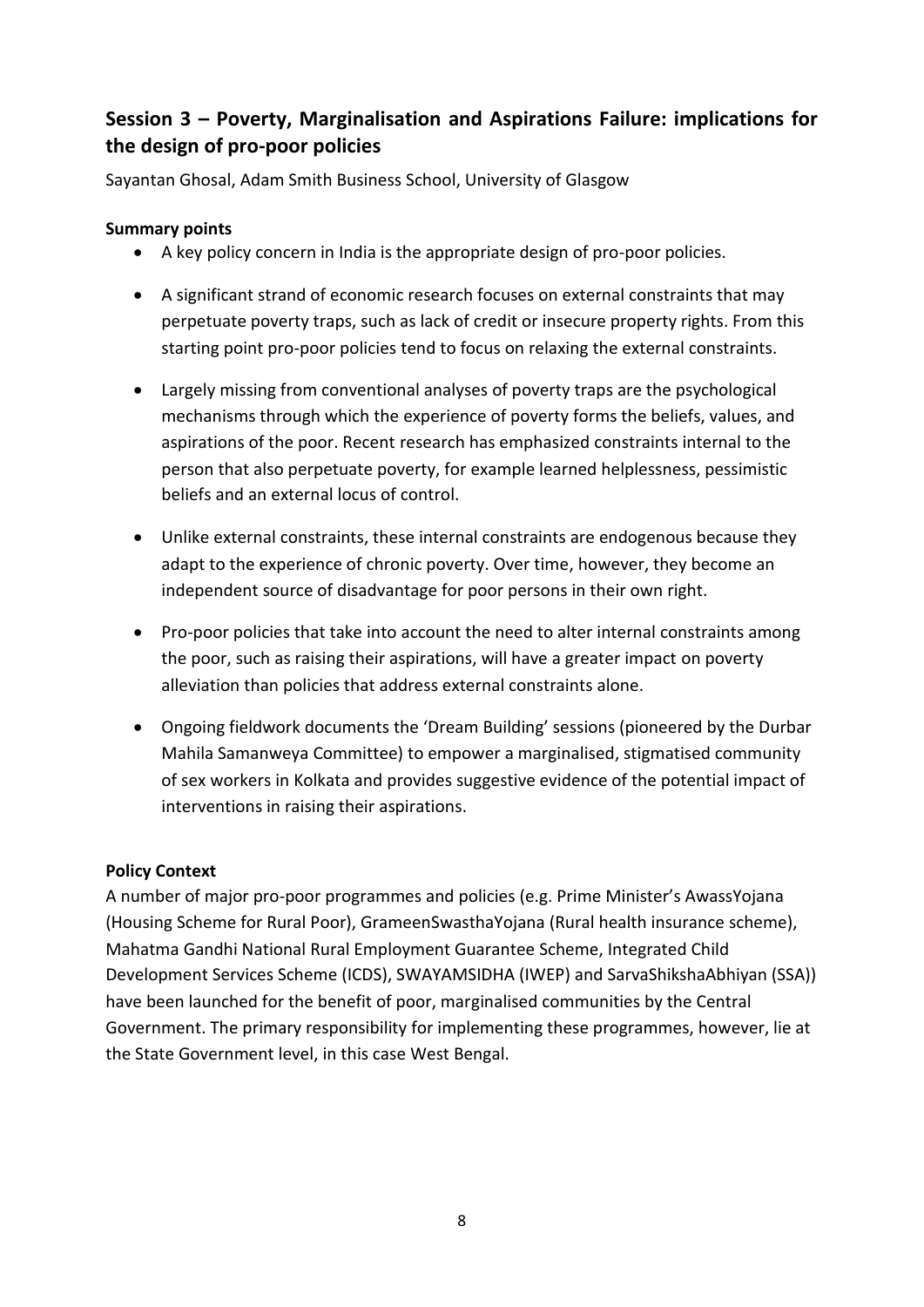Problems related to their effectiveness, in terms of directly engaging their target populations, who are often both poor and socially disadvantaged, persist.<sup>1</sup> For example, the dropout rates for children belonging to scheduled caste/scheduled tribe communities as well as other marginalized communities tend to be higher relative to that of the general population as do the literacy rates amongst the corresponding adult populations.

Pro-poor programmes that follow a conventional public service delivery model have the feature that the communities they are supposed to benefit rarely have a say in how these programmes are formulated. Research (summarized below) has strengthened the normative argument, and provided empirical evidence in support of, building in an element that aims to empower (e.g. by raising aspirations and agency) in the design and implementation of propoor policies aimed at poor, marginalised communities.

The main objective of the policy briefing is to engage with institutions and policy-processes in West Bengal in order to build in an element of empowerment (e.g. by raising aspirations and agency) in the design of pro-poor policies aimed at women and children belonging to poor marginalised communities by engaging with relevant civil society organisations, public institutions and policy-processes.

## **Poverty, Marginalisation and Aspirations Failure**

Conventional pro-poor policies typically tend to focus on relaxing external (material resource) constraints such as lack of credit, education or insecure property rights. Largely missing is a focus on internal (psychological) constraints that may cause poverty traps. One example of such an internal constraint is an aspirations failure, defined as the failure to aspire to our own potential.

Aspirations positively affect the outcomes that individuals achieve. Empirical evidence gathered across a wide range of countries and settings shows that low aspirations go hand-inhand with persistent poverty. Moreover, this link between poverty and low aspirations cannot be fully explained by lack of opportunities or information about pathways out of poverty. Appadurai (2004) refers to what appears to be a lack of the 'capacity to aspire' among the poor – which raises the question of whether such aspirations failure is a cause of poverty, or its consequence.

As the pre-eminent psychologist Alberto Bandura puts it, "People's beliefs in their efficacy influence the choices they make, how much effort they mobilize in a given endeavour, how long they persevere in the face of difficulties and setbacks ...". Poverty and social exclusion, given the stigma and social distance they typically imply, may distort beliefs and selfperception. Such distorted beliefs could then become an independent source of disadvantage

 $\overline{\phantom{a}}$ 

 $1$  E.g., Govt. of India Report (2011)

http://planningcommission.nic.in/aboutus/committee/wrkgrp12/wcd/wgrep\_women.pdf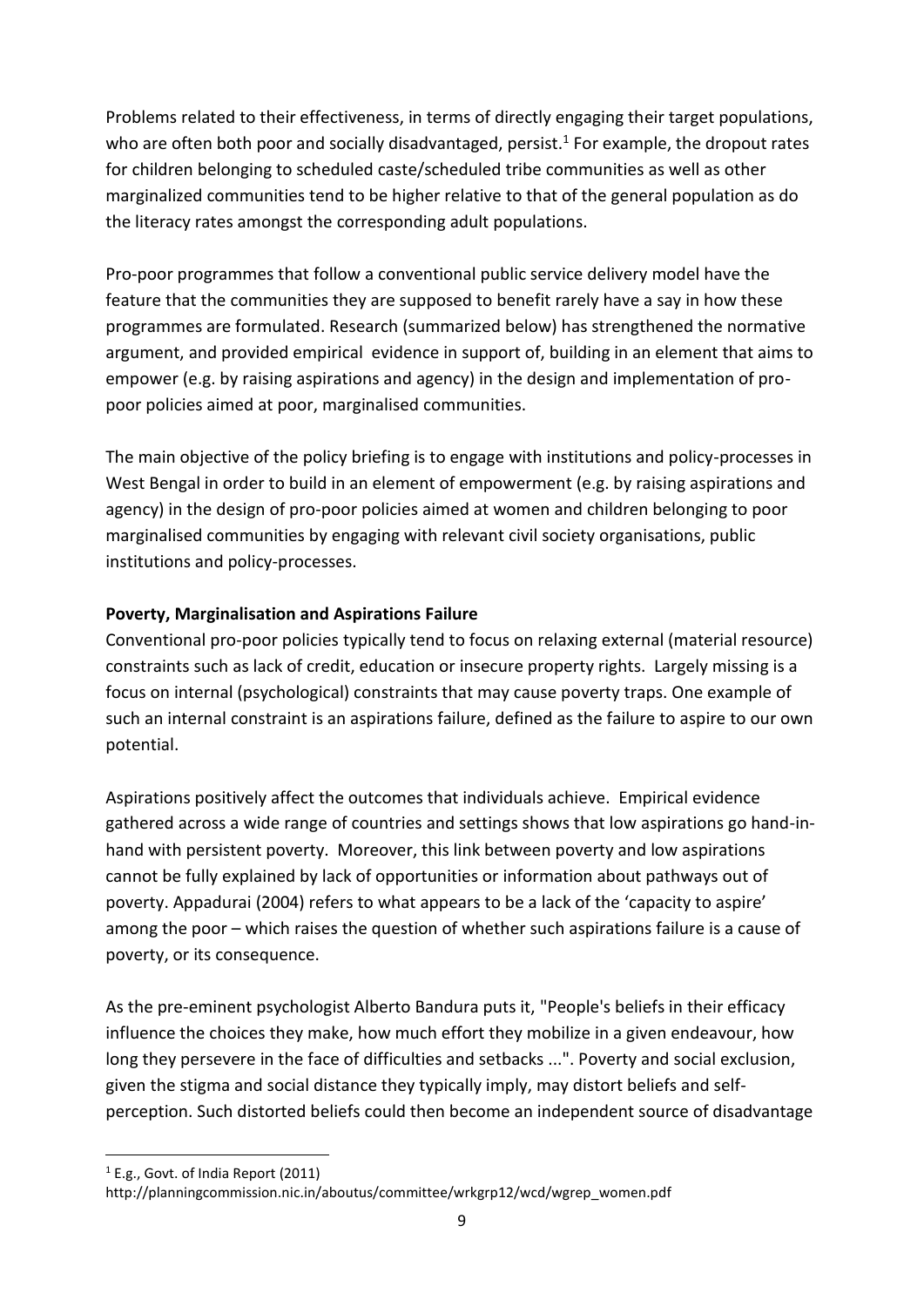-- trigger `internal' constraints that limit the efforts, and hence outcomes achieved by, the poor and marginalized.

The 'Dream Building' workshops (pioneered by the Durbar Mahila Samanweya Committee) to empower a marginalised, stigmatised community of sex workers in Kolkata. Given the social stigma attached to the sex trade many sex workers suffer from a loss of hope and a sense of defeat. The "Dream Building" workshops aims to give sex workers a renewed sense that they are as entitled as others in mainstream society to have hopes and aspirations, to teach them how to work towards these aspirations, and to develop a positive, pro-active outlook regarding their future. We report below evidence, from ongoing fieldwork in Kolkata, of their impact.

Several groups around the world face social exclusion and stigma too: racial and ethnic minorities (e.g. African-Americans in the US, low caste groups in India) and women (especially in a patriarchal society), to name a few. The work of Wilson (1987), the renowned sociologist, offers clear evidence of the 'social exclusion-lack of aspirations-poverty' link first observed in urban ghettos in the United States in 1970. Loury(1999) describes how African-Americans in US are subject to public derision, often owing to their "purported intellectual inadequacy". Similar contemptuous attitudes are also found to exist against low caste people in India (Srinivas 1951, Deshpande 2007).

What does such unfavorable regard do to an individual's self-perception? As the celebrated sociologist Erving Goffman points out in his classic work on stigma, "[t]hose who have dealings with [the stigmatized individual] fail to accord him respect and regard ...; he echoes this denial by finding that some of his own attributes warrant it". Such prejudice may also lower an individual's belief about how much his effort matters for his life outcomes (agency or self-efficacy): this creates a "self-fulfilling pessimism about the returns to effort for certain activities" (Loury, 1999).

For example, Moreira (2003) argues that lack of hope, with low self-esteem, is a shared characteristic of Brazilians of the poor north-east: 'As the poor lose their values, they no longer believe in themselves. They go through a process of Nihilism (denial of hope)'. There is clear evidence that people of lower socio-economic status tend to place greater weight on external circumstances in deciding life outcomes (Schultz and Schultz, 2004).

This is of particular importance for younger people, who have more opportunities ahead of them to shape their own futures. In the United Kingdom, for example, evidence of the impact of poverty on young people comes from the Avon Longitudinal Study of Parents and Children. As Figure 1 demonstrates, children between the ages of 8 and 14 years from the most deprived areas have a strongly external locus of control, attaching almost zero weight to their capacity to determine their own outcomes. They believe that external factors will decide how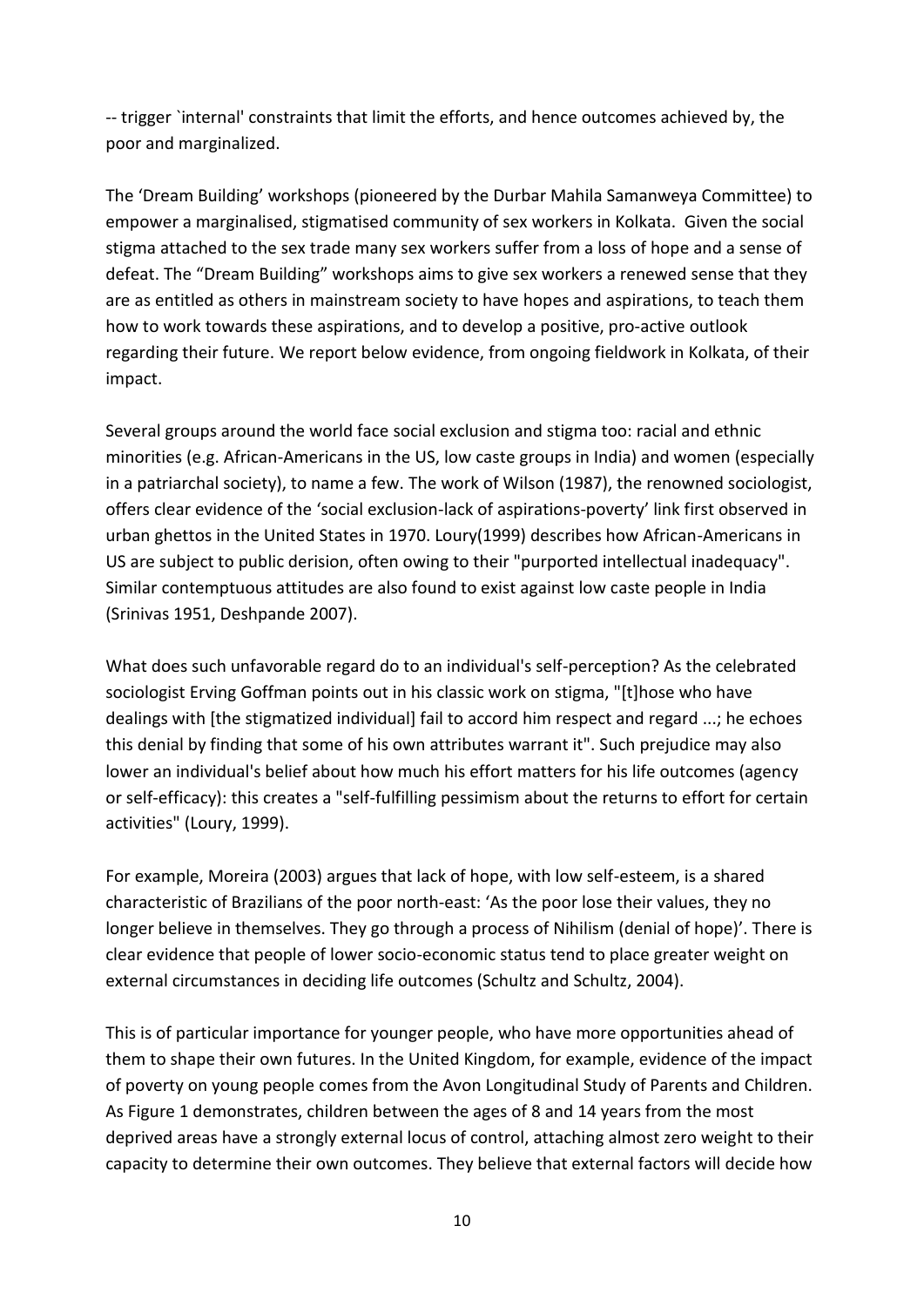they live, rather than the fruits of their efforts. For other children, the weight placed on their own effort rises strongly with increases in prosperity.





Source: Cabinet Office (2008), drawing on Longitudinal Study of Young People in England (2006), data. Note: ALSPAC, the Avon Longitudinal Study of Parents and Children, is hosted at the University of Bristol.

Young people who come from deprived backgrounds also demonstrate less faith in their own academic abilities and overall intelligence. Between the ages of 8 and 13 years, children from the most deprived families in the ALSPAC data have almost no confidence in their ability to succeed in school work; again, this confidence rises strongly with family prosperity.

Other research, such as the Longitudinal Study of Young People in England (LSYPE 2006), shows that children from the most deprived backgrounds have the lowest academic aspirations. They are least likely to say that they will apply to university or that their friends will stay on at school. Such measures of personal and group aspiration rise steadily with family income.

However, there is a flip side. Falk et al. (2011) have shown experimentally that raising 'reference points' (or goals) can raise performance outcomes. In their study, when subjects were given higher reference points for earnings, they persevered longer at the experimental task. Because aspirations are 'reference points for life goals', this evidence underscores how higher goals can affect life outcomes.

In real life, such reference points emerge from the social settings that people inhabit. It is important, however, to separate two distinct channels of influence. One is the *information* that a person receives from a deprived social milieu; the other is the set of *values, beliefs and preferences* that a person forms under the influence of the same milieu. In the first view, aspirations fail because the poor person suffers from an information disadvantage, with fewer role models to copy and less chance of learning what matters for success. Alternatively,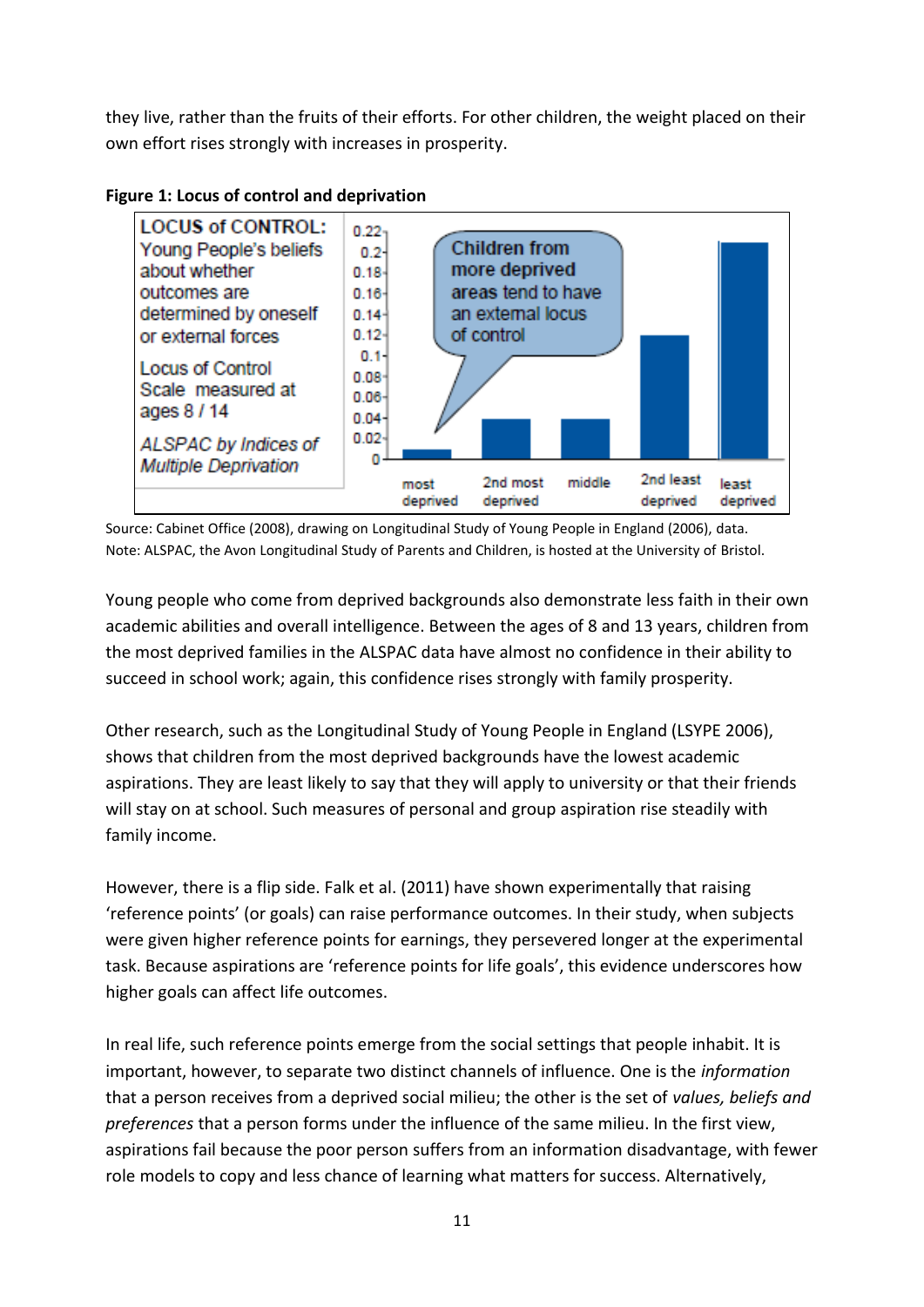aspirations failure is an internal response to the experience of poverty that devalues success, even when it is visibly attainable.

There is considerable evidence to support the second view. Experimental work by Steele (2010), the social psychologist, and others on 'stereotype threat' shows that merely invoking racial/gender identity damages the educational performances of African-Americans and women respectively. In another case, Clark et al. (2003) found that more pessimistic expectations raised the likelihood of frequent smoking and reduced that of exercise – suggesting *a feedback effect from low aspirations to low effort* even in matters such as health, where individual motivations need not be driven by market returns alone.

#### *Poverty and aspirations failure: a theoretical framework*

In their paper, "Poverty and Aspirations Failure", P. Dalton, S. Ghosal and A. Mani, provide a conceptual framework linking poverty and aspirations, which shows that it is the latter. The authors outline a framework where higher aspirations help achieve better outcomes – and better outcomes (achieved through higher effort) spur higher aspirations too. The research builds on the assumption that individuals underestimate this latter channel, i.e. how their aspirations may evolve over their lifetime as a consequence of their current effort. It is not that the poor alone suffer from this bias, the rich do too. However, those who are already poor and marginalised, given their low initial wealth and marginal social position, have a lower expected benefit from investing effort to achieve their goals and thus reach their aspirations. In the long-run, such an effect lowers the aspiration level of a poor person as well. Taken together, the implication is that persistent poverty makes it more likely that these internal constraints become self-fulfilling and, in the long run, an independent source of disadvantage for poor persons in their own right. Poverty lowers the aspirations' level of a poor person, relative to what he could optimally aim to achieve". This is what we refer to as an aspirations failure. In this sense, poverty curtails a poor person's capacity to aspire, in the spirit of Appadurai (2004).

Following, Ghosal (2013), the logic of aspirations failure may be explained as follows. Figure 2 presents a person's 'aspirations cycle' as a timeline with five steps. In Step 1, aspirations are set. In Step 2, effort depends on aspirations (+). In Step 3, the outcome depends on effort  $(+)$  and good luck  $(+)$ . In these first three steps there is nothing unconventional. However, at Step 3 a key factor that makes aspirations failure more likely for those who are already poor makes its mark: the importance of luck. Poverty imposes an additional constraint on the poor: they face much greater downside risk from bad luck in their lives.<sup>2</sup> The greater downside risk lowers their expected benefit of investing effort into any goal. When their child is performing poorly in school and they are worried about whether the harvest will generate enough to eat, they will think twice about hiring a remedial teacher.

 $\overline{a}$ 

 $2$  As Banerjee and Duflo (2011) put it, "Risk is a central fact of life for the poor, who often run small business or farms or work as casual laborers, with no assurance of regular employment. In such lives, a bad break can have disastrous consequences'.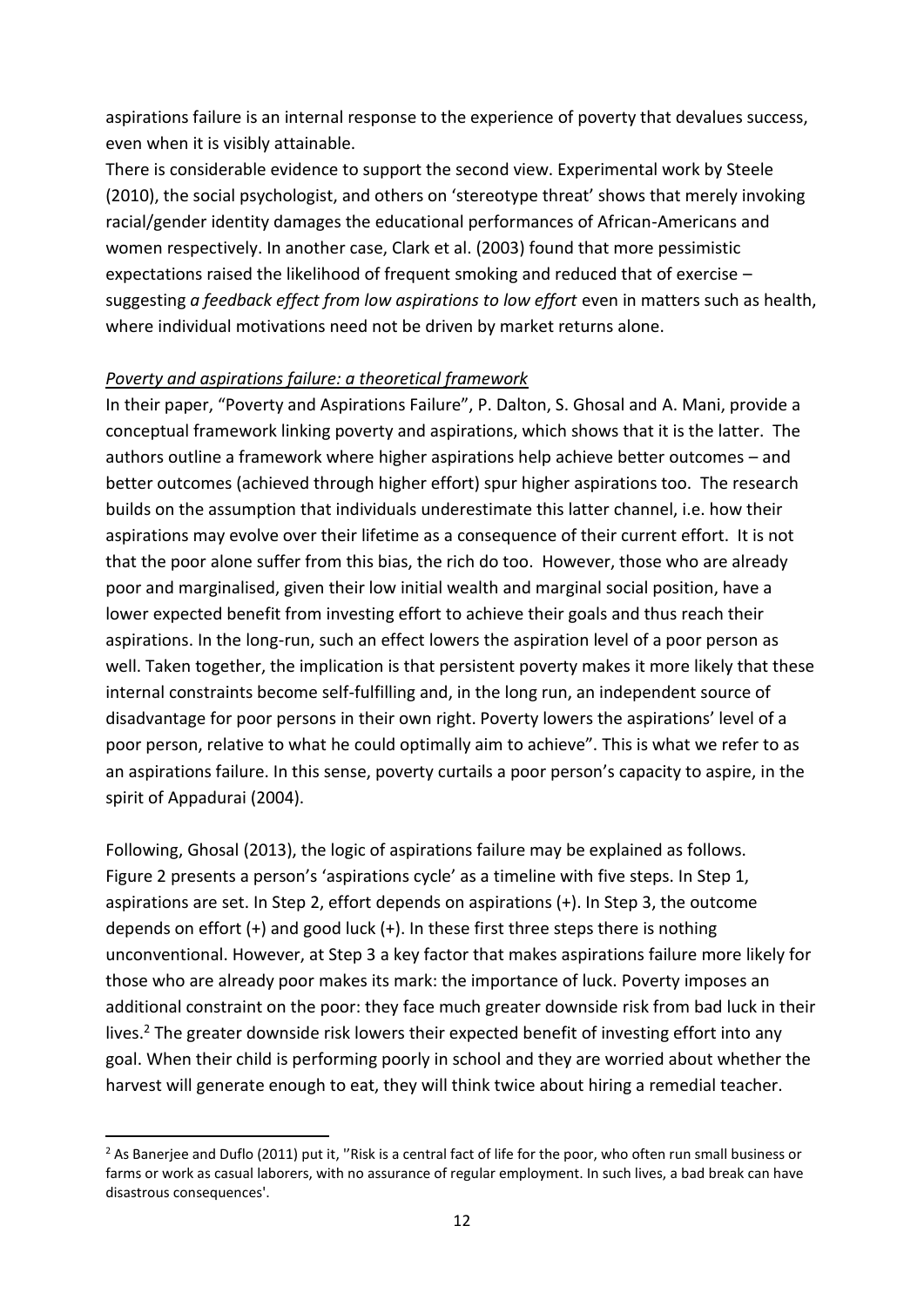Lower effort, driven by risk, increases the odds of low performance and will then feed into endogenously lower aspiration and achievement in the long run.





**Note:** *Blue (solid) arrows are positive (+) feedbacks; red (***dashed***) lines are negative (−) feedbacks (but also, two negatives make a positive).*

In short, the downside risk of bad luck exacerbates the adverse effects of the behavioural bias in setting aspirations. By limiting the effort choices of the poor, it makes them less likely to aspire to their own best possible outcome.

In Step 4, utility depends on the outcome (+), on the effort cost of obtaining it (−), and the aspirations that motivated it (−). Utility in Figure 2 is the psychological payoff from performance. While this is not always the same, for present purposes one could equally think of it as 'life satisfaction' or even 'happiness'. Utility here is based on both conventional and unconventional assumptions. Conventionally, it is assumed that more utility is linked to higher outcomes and lower effort. Unconventionally, however, a person's psychological gains and losses are determined relative to a reference point defined by aspiration.<sup>3</sup> The lower one's aspirations, the more one will be satisfied by a given outcome.

In Step 5, aspirations are reset by outcome (+) and utility (−). Finally, aspirations evolve in ways that the social scientist – but not the subject – can predict. In this model, good outcomes lift aspirations; when things go well, a person is empowered to raise ambitions and strive towards higher goals. But, at the same time, aspirations are depressed by higher utility, indicating that a person is satisfied with the life he or she has achieved.

 $\overline{a}$ 

<sup>&</sup>lt;sup>3</sup> This idea dates back to Simon (1955) and, more recently, Selten (1998).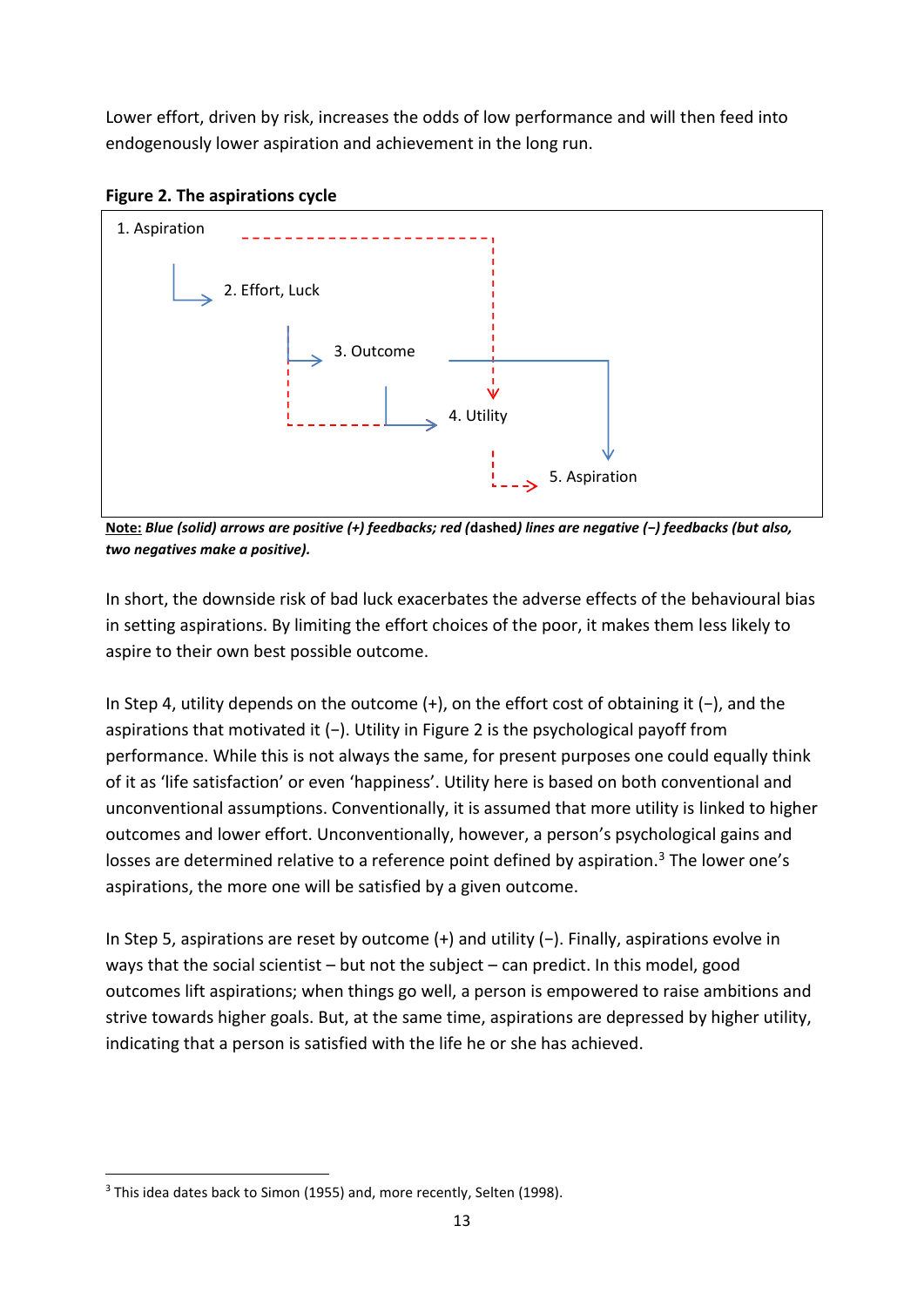Figure 2 suggests that an intervention to lift aspirations may also raise effort and outcomes. Paradoxically, lifting aspirations may *reduce* utility; but in the struggle to escape from poverty *unhappiness is productive*; it maintains effort, outcomes and aspirations in the next cycle. These theoretical implications are substantiated by an increasing body of empirical work. Beaman's et al. (2012), for instance, found that in India, the exposure to female leaders in local government has raised both the aspirations and educational attainment of girls significantly, despite no change in the resources available for their education. Jensen (2010) and Jensen and Oster (2009) provide a helpful contrast. Jensen (2010) reports on the results of a field experiment in the Dominican Republic where students were informed about the benefits of staying in education after primary school, which they had previously underestimated. The result was a substantial increase in perceived benefits from education – but almost no discernible effect on the actual rates of completing secondary schooling. This suggests, at best, a modest effect of the *informational* role of the social environment on a person's aspirations, especially among the poor.

In contrast, Jensen and Oster (2009) report that, in India, exposure to cable TV programmes with inspiring female protagonists substantially changed beliefs and attitudes on genderrelated issues. Women in villages with cable TV reported a lower tolerance of domestic violence and weaker preference for sons, as well as increases in autonomy and declines in fertility. A greater number of girls enrolled in schools in those villages where cable TV had arrived earlier.

The contrast between the modest effects of *information* in the Dominican Republic and the significant impact of *characters* in a soap opera on gender-related beliefs and outcomes in India is striking. Soap operas in this and other contexts (Bandura 2009) emphasize the similarity between their target audience and the life experiences of the characters. Their impact suggests that a woman's social environment affects aspirations through beliefs and values, independent of the information obtained from the life experiences of others. Likewise, Bernard et al. (2014) found that poor rural Ethiopians increased their aspirations and assets six months after they watch a documentary about people from similar communities who had succeeded in their business. The World Development Report (2015) provides an extensive review of the evidence underpinning this new way of looking at propoor policies. The paper by Dalton, Ghosal and Mani provides the theoretical underpinnings of such a promising research and policy agenda.

#### **Interventions: Evidence**

But what about in practice? What interventions work in break the spell of low aspirations? An ongoing project in Kolkata called "Dream Building", pioneered by DMSC, is working to raise the aspirations of a marginalised group in society: sex workers. Given the social stigma attached to the sex trade, particularly in India, many sex workers suffer from a loss of hope and a sense of defeat. The programme aims to give sex workers a renewed sense that they are as entitled as others to hope and to aspire, to teach them how to work towards these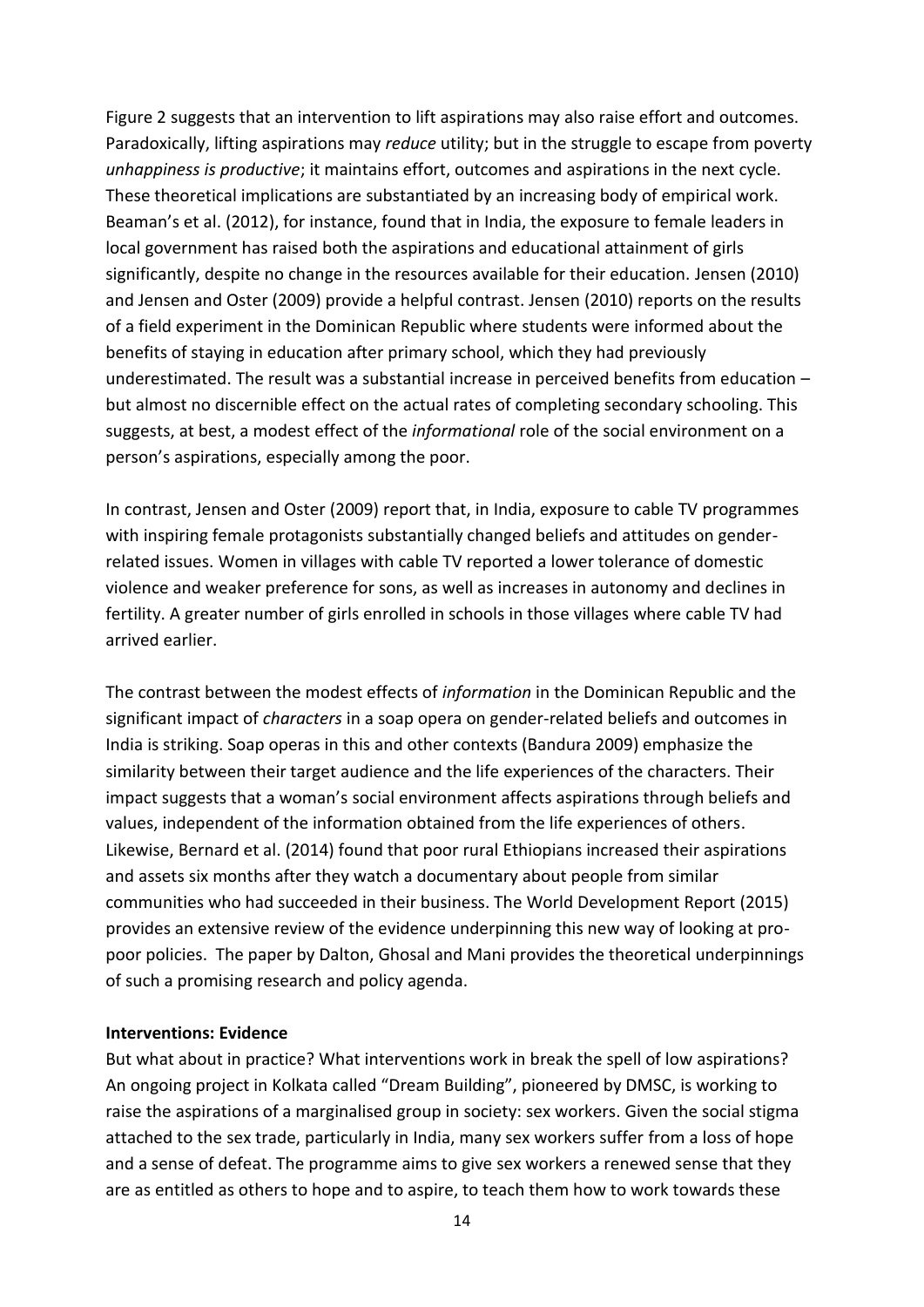aspirations, and to develop a positive, proactive outlook on the future. Over eight sessions, experienced trainers use novel methods of discussion and engagement with the subjects. Some of the trainers are themselves former sex workers who have reinvented their lives and careers and thus serve as role models for the participants.

In a new research paper (Ghosal, Jana, Mani, Mitra and Roy (2015))<sup>4</sup>, assess the impact of the these "Dream Building" workshops, via a randomised control trial. Based on a population census of sex workers in three "red-light" areas of the Kolkata, 467 program participants were randomly selected, out of which 264 were randomly assigned to the treatment group and 203 to the control group. Consistent with the focus on psychological dimensions of poverty and marginalization, we collected baseline and endline data on a range of (self-reported) psychological outcomes, including sense of agency, self-esteem, happiness, current aspirations, self-image, sense of shame etc. Changes in participants' orientation towards the future, as measured by their choices across savings products with different maturity periods and interest rates, as well as health seeking behaviour were also tracked.

The main findings are as follows:

 $\overline{\phantom{a}}$ 

- 1. There are strong and significantly positive effects of the training program on selfreported psychological outcomes, including measures of agency, self-esteem and happiness. Relative to the control group, sex workers assigned to the treatment group are more likely to report feeling a greater "sense of agency", are more likely to have high self-esteem and more likely to report being happy. They are also, on average, likely to feel ashamed of their occupation compared to their counterparts in the control group which is consistent with the findings on improved self-esteem described above. Compared to baseline measures, too, the estimated effects of the training program with respect to these outcomes are of a similar order of magnitude.
- 2. There is also find a strong positive impact in the degree of future-orientation of the participants, as measured by their savings choices relative to the control group. Specifically, sex workers assigned to the treatment group are more likely to choose a future-oriented savings product than a present-biased one. Interestingly, in the early stages of the training program, the choices of the treatment group look very similar on average to those of the control group, but over the course of the program, a distinct divergence emerges between the two groups that persists till the end of the program. Moreover, in a follow on study 15 months later, the same pattern of behaviour persists i.e.:-

There is also a positive impact of the training program on health-seeking behavior in that sex workers in the treatment group are on average 9 % points

<sup>4</sup>An early version of the paper has been cited and discussed in Chapters 1 and 2 of the World Development Report, "Mind, Society and Behavior", [http://www.worldbank.org/en/publication/wdr2015,](http://www.worldbank.org/en/publication/wdr2015) and summarized in "Sex Workers, Stigma and Self-Belief: Evidence from a Psychological Training Program in India", [http://gap.hks.harvard.edu/sex-workers-stigma-and-self-belief-evidence-psychological-training-program-india.](http://gap.hks.harvard.edu/sex-workers-stigma-and-self-belief-evidence-psychological-training-program-india)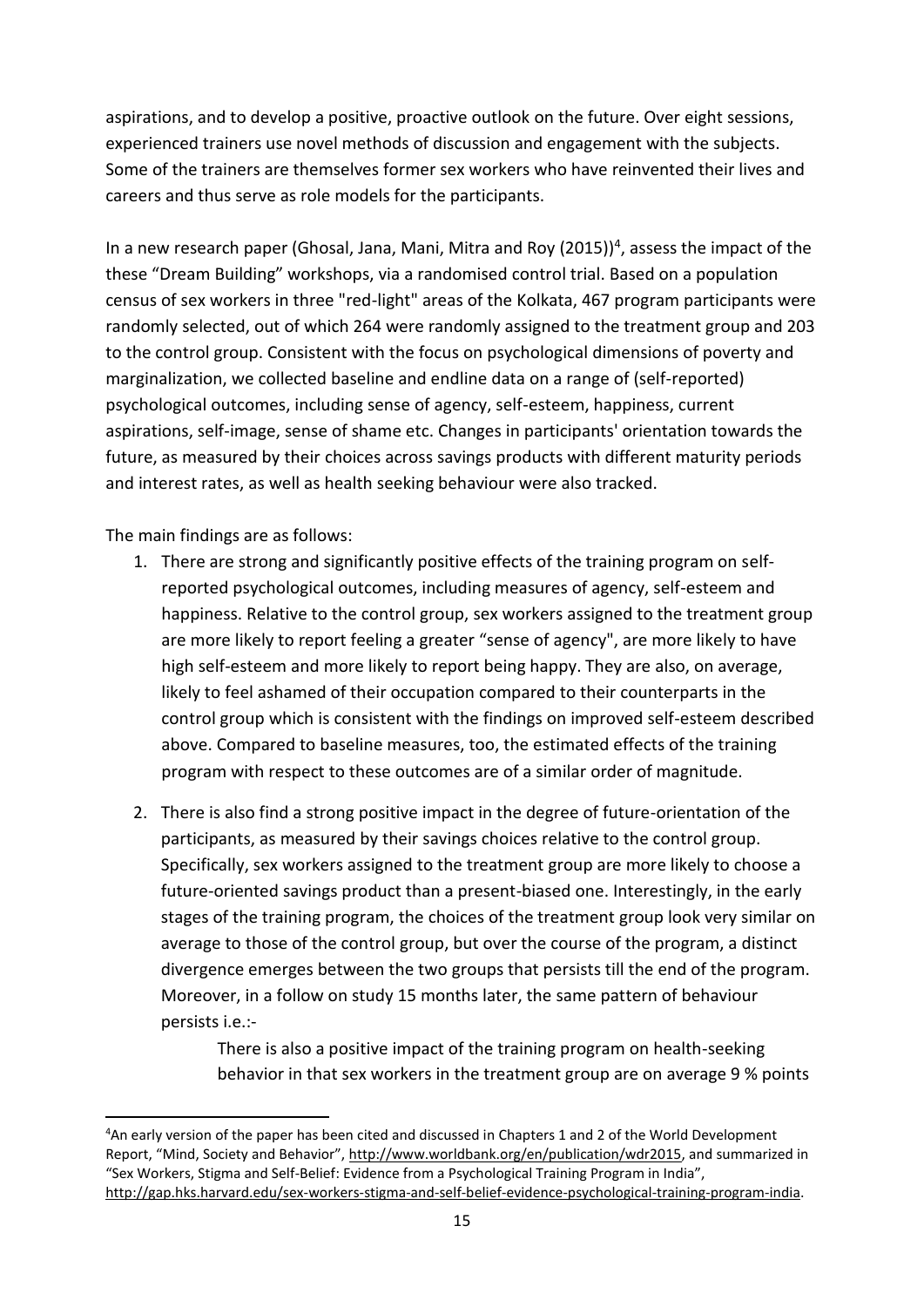more likely to have visited a doctor since the program's commencement relative to the control group. This is especially striking since the baseline levels of such doctor visits was already quite high at approximately 80%. What is striking to note here is that this change in health-seeking behavior is observed despite no explicit mention of health issues at any time during the training. This suggests that the observed changes are not driven by any unobserved information advantages conferred on the treatment group relative to the control group over the course of training.

The World Development Report (2015) provides an extensive review of the evidence underpinning this new way of looking at pro-poor policies.

## **Policy Implications**

Conventional pro-poor policies typically tend to focus on relaxing external (material resource) constraints such as lack of credit, education or insecure property rights. Largely missing is a focus on internal (psychological) constraints that may cause poverty traps. One example of such an internal constraint is an aspirations failure, defined as the failure to aspire to our own potential. The research described above provides analysis of how poverty leads to aspirations failures and how, in turn, low aspirations become a constraint on its own right.

A key policy implication is that pro-poor policies aimed at raising aspirations will alleviate poverty more effectively than those that address external constraints alone. Moreover, under certain conditions, pro-poor policies aimed at raising aspirations will enhance welfare, without any change in material circumstances.

Examples of such policy interventions include:

- 1. The Fesnojiv classical music orchestra programme developed in Venezuela 30 years ago by Jose Antonio Abreu provides free classical musical training and the opportunity to perform in orchestras to children belonging to poor, marginalised communities. In the founder's words, 'Participating in the orchestral movement has made it possible for them [the children] to set up new goals, plans, projects and dreams… and helping them in their day-to-day struggle for better conditions of life'. About 96% of the young musicians have good to excellent school records – even though education was not the focus of the programme. In effect, the programme manages to raise the initial aspiration level of the children.
- 2. The UK programme 'Supporting parents on kids education (SPOKE)' which works with groups of parents to set personal goals for their children is another example of this kind of intervention.
- 3. Beaman et al. (2012) find that in India, that exposure to female leaders in local government (as part of a mandated reservation of posts for women) raises both the aspirations and educational attainment of girls significantly – despite no change in the resources available for their education, such exposure helping them see the link between their current effort and future aspirations.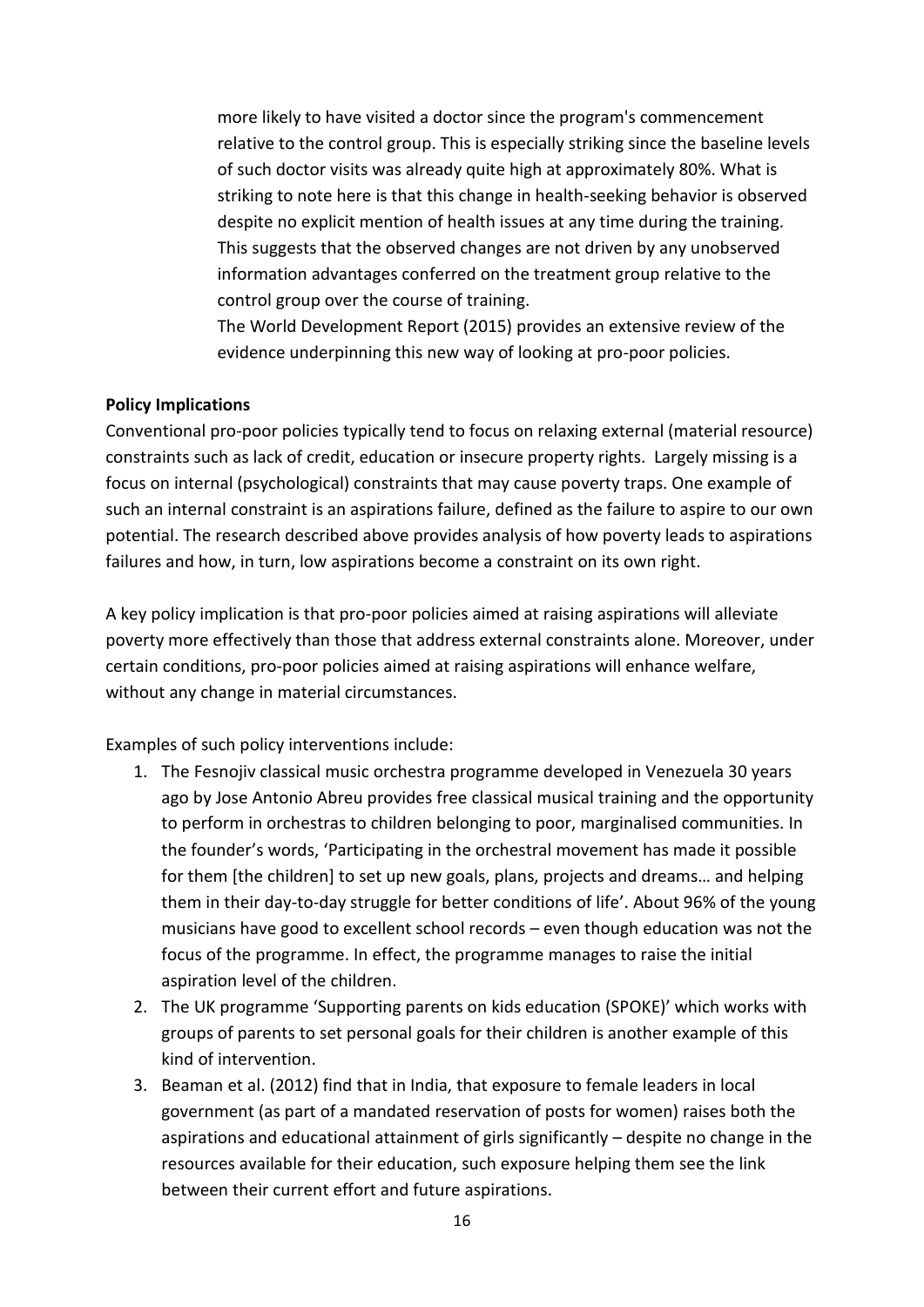Understanding how, in practice, such an element can be incorporated within a whole raft of pro-poor programmes and policies is a key challenge. This policy briefing would have achieved its objective if it facilitates such an outcome.

## **Concluding Remarks**

A key policy concern in India is the appropriate design of pro-poor policies to maximize their impact on alleviating poverty. Taken together, the theoretical and empirical considerations reviewed in this policy briefing suggest both a gap in the conventional analysis of, and design of policies aimed at mitigating, poverty traps. Largely missing has been consideration of the psychological mechanisms through which the experience of poverty forms the beliefs, values, and aspirations of the poor. As Bandura (2009) points out, 'Failure to address the psychosocial determinants of human behaviour is often the weakest link in social policy initiatives. Simply providing ready access to resources does not mean that people will take advantage of them'. Much of the research in the field of economics focuses on the role of external constraints, such as market imperfections, coordination problems or institutional failures in perpetuating poverty traps. Pro-poor policy interventions should aim not only to provide resources to relax external constraints but also to alter internal constraints (such as beliefs and aspirations), which adapt to the condition of chronic poverty and become, over time, an independent source of disadvantage for poor individuals in their own right.

Pro-poor policies that take into account the need to alter internal constraints among the poor are likely to be far more effective and to have a greater impact in alleviating poverty than policies that are limited to addressing external constraints. The 'Dream Building' sessions pioneered by the Durbar Foundation to empower and modify the behaviour of a marginalized and stigmatized community of sex workers in Kolkata provide suggestive evidence of the potential impact of interventions that raise aspirations on the psychological constraints. This policy briefing has made the case for re-examining pro-poor initiatives of the Government, both at the Central level as well as the state level, and other agencies from the lens of aspiration failure. Our objective, in this policy briefing, is to make a case for including specific intervention elements, such as the Dream Building workshops, that directly address aspirations within the multitude of pro-poor programs being implemented in India and West Bengal.

## *References:*

- Appadurai A. (2004). "The capacity to aspire"., in V. Rao and M. Walton (eds.), Cultureand Public Action, The International Bank for Reconstruction and Development, TheWorld Bank, Washington, DC.
- Banerjee, A.V. and Duflo, E. (2011), *Poor Economics: A Radical Rethinking of the Way to Fight Global Poverty*. (New York: Public Affairs Books).
- Beaman, L., E. Dufflo, R. Pande, and P. Topalova (2012)."Female leadership raisesaspirations and educational attainment for girls: a policy experiment in India".,*Science*,vol. 335(6068), pp. 582.586.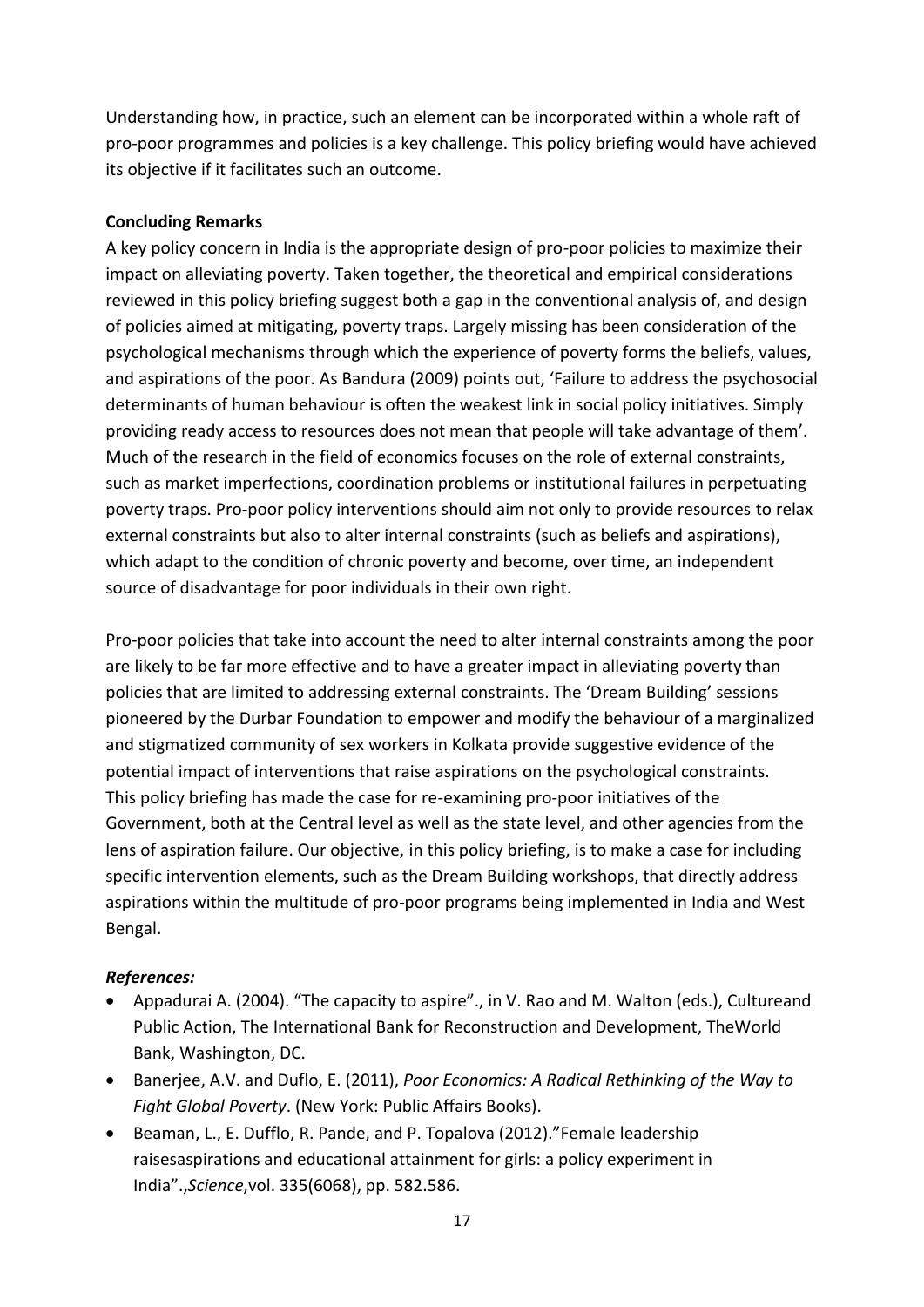- Bernard , T., S. Dercon, A. S. Taffesse (2011). .Beyond fatalism: An empirical exploration of self-efficacy and aspirations failure in Ethiopia., CSAE WPS, 2011-03.
- Clark, J., Poulton, R. and Milne, B. (2003), 'Bleak Expectations: The Role of Pessimism in Smoking, Hazardous Drinking and Exercise', Working Paper 2003/03, Department of Economics, University of Canterbury, Christchurch.
- Dalton, P.S., S. Ghosal and A. Mani (2015), "Poverty and Aspirations Failure", *Economic Journal*.
- Falk, A., Abeler, J., Gotte, L. and Huffman, D. (2011), 'Reference-Dependent Preferences and Effort Provision', *American Economic Review*, 101 (2): 470-92.
- Ghosal, S. (2013), "The Design of Pro-Poor Policies", Chatham House Policy Briefing Paper, [http://www.chathamhouse.org/sites/default/files/public/Research/International%20Econ](http://www.chathamhouse.org/sites/default/files/public/Research/International%20Economics/0713bp_ghosal.pdf) [omics/0713bp\\_ghosal.pdf](http://www.chathamhouse.org/sites/default/files/public/Research/International%20Economics/0713bp_ghosal.pdf)
- Ghosal,S, S. Jana, A. Mani, S. Mitra and S. Roy (2015), "Sex Workers, Self-Image and Stigma: Evidence from Kolkata Brothels", mimeo.
- E. Goffman (1963), *Stigma: Notes on the Management of a Spoiled Identity*. Prentice-Hall, Englewood-Cliffs, NJ, 1963.
- Govt. of India Report (2011), [http://planningcommission.nic.in/aboutus/committee/wrkgrp12/wcd/wgrep\\_women.pdf,](http://planningcommission.nic.in/aboutus/committee/wrkgrp12/wcd/wgrep_women.pdf)
- Jensen, R. (2010), 'The (Perceived) Returns to Education and the Demand for Schooling', *Quarterly Journal of Economics*, 125, (2): 515-48.
- Jensen, R. and Oster, E. (2009), 'The Power of TV: Cable Television and Women's Status in India', *Quarterly Journal of Economics*, 124 (3): 1057-94.
- Loury, Glenn C. (1999), "Social exclusion and ethnic groups: The challenge to economics", *Annual World Bank Conference on Development Economics.*
- LSYPE (2006), Longitudinal Study of Young People in England.
- Moreira, V. (2003), 'Poverty and Psychopathology', in Carr, S.C. and Sloan, T.S. (eds), *Poverty and Psychology. From Global Perspective to Local Practice* (New York: Kluwer Academic/Plenum Publishers).
- Schultz, D.P. and Schultz, S.E. (2004), *A history of modern psychology*, (8th ed.). (Belmont, CA: Wadsworth/Thompson).
- Selten, R. (1998), 'Aspiration Adaptation Theory', *Journal of Mathematical Psychology*, 42 (2-3): 191-214.
- Simon, H. (1955), 'A Behavioral Model of Rational Choice', *The Quarterly Journal of Economics*, 69 (1): 99-118.
- Srinivas, M.N. (1951), "The social structure of a Mysore village", *Economic and Political Weekly*, pages 1051- 1056.
- Steele, C.M. (2010), *Whistling Vivaldi and Other Clues to How Stereotypes Affect Us* (New York: W. W. Norton & Company).
- Wilson, W.J. (1987), *The Truly Disadvantaged* (Chicago: University of Chicago Press).
- World Development Report (2015) "Mind, Society and Behavior", [http://www.worldbank.org/en/publication/wdr2015,](http://www.worldbank.org/en/publication/wdr2015)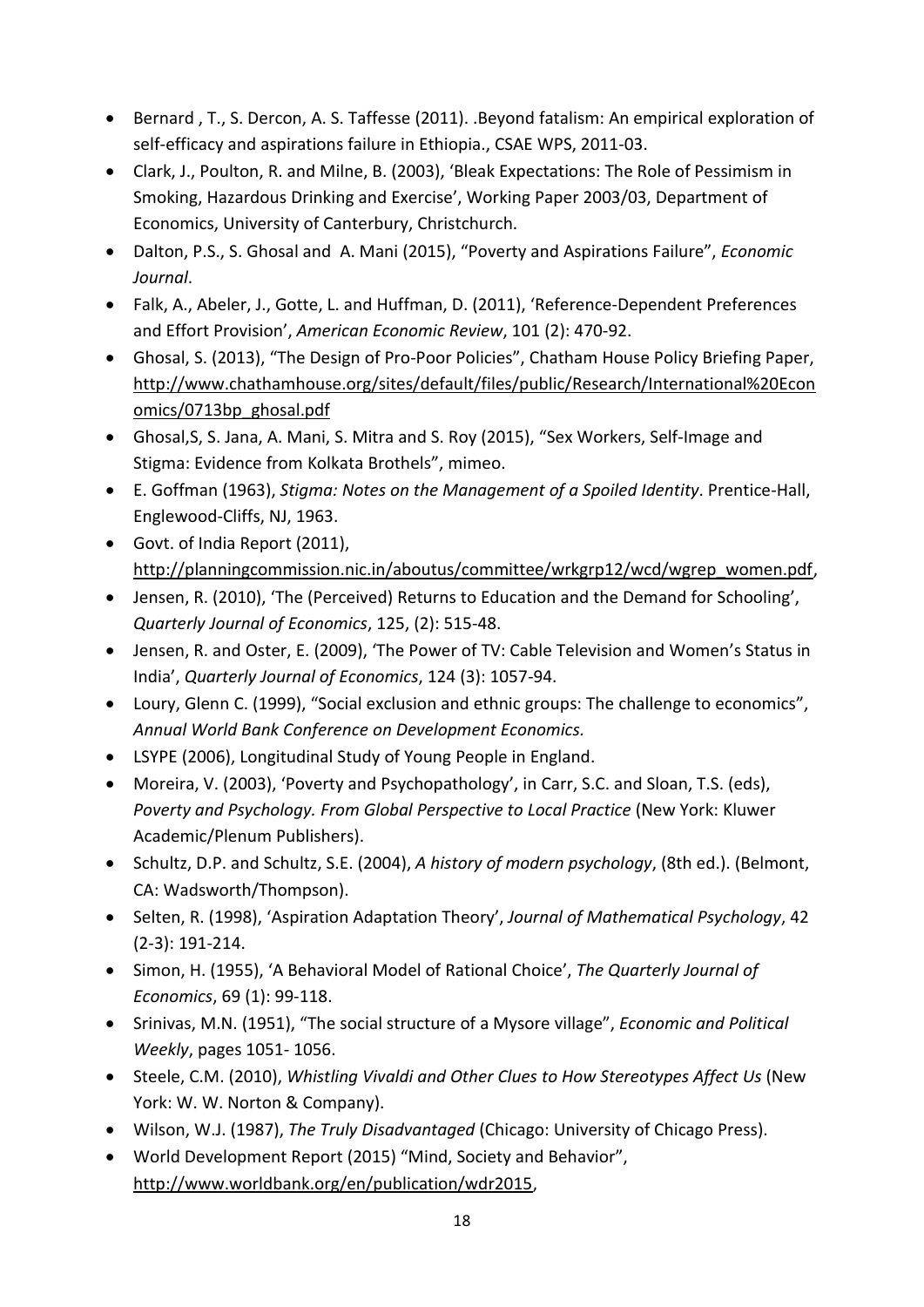# <span id="page-23-0"></span>**Session 4 – Adding value to effectiveness and improvement – are there research, policy and practice lessons from housing?**

Ken Gibb, Policy Scotland, University of Glasgow and What Works Scotland

#### **Why consider housing as a relevant field of study for this session?**

Housing is a key integrative system facing every household and individual in society. It is our major expenditure as households, is heavily intervened in by the state (the *wobbly pillar* of the welfare state) and is thought to have major consequences for economic productivity, intergenerational transfers of wealth, lifetime income smoothing, health outcomes and, perhaps, other socio-economic spheres such as education and training.

Across several dimensions, housing is inherently hybrid or dual in nature: renting and owning, private and public ownership, devolved and reserved policies. In many respects much progress has been made on key outcomes over time: quality of stock, homelessness, housing conditions, etc., in other areas things are not improving and indeed housing and mortgage finance were culpable in the global financial crisis. Also, the complexity of housing as a system and its uneasy positioning between the market and the state make it controversial (and expensive) to tackle the key symptoms and causes of unaffordability, housing shortage, market volatility, as well as fundamental questions such as what would make a good housing system?

Housing makes a good basis for comparison, therefore, because (a) it is an important socioeconomic system; (b) it is politically contentious; (c) it is complex and that makes attribution and transmission of cause and effect difficult; and, (d) it is a long term project full of path dependency, interdependencies and overactive interventions by the State and its agencies, including regulators.

#### **Five general lessons from 25 years working in the housing sphere**

1. It is a complex commodity and should not be over-simplified in analysis or policy making. Housing is, at the same time, a durable good (creating consumption and asset/investment motives and hence owning and renting tenures), a spatially fixed good (and therefore subject to spatial positive and negative externalities), a joint good (occupy a home and you also purchase a neighbourhood and a local authority and often mortgage finance), it is fundamentally heterogeneous (every property is slightly or completely different making common pricing formidably difficult), housing costs a lot relative to income and it is heavily intervened in by the state (regulation, finance/tax/subsidy, direct provision and in terms of tax/benefit transfers). Many commodities have some of these features; none have all of them allied to a sense of social or merit good status. Policies and analysis inevitably focus on one or two of these aspects are likely to be partial (and possibly faulty) in their impact.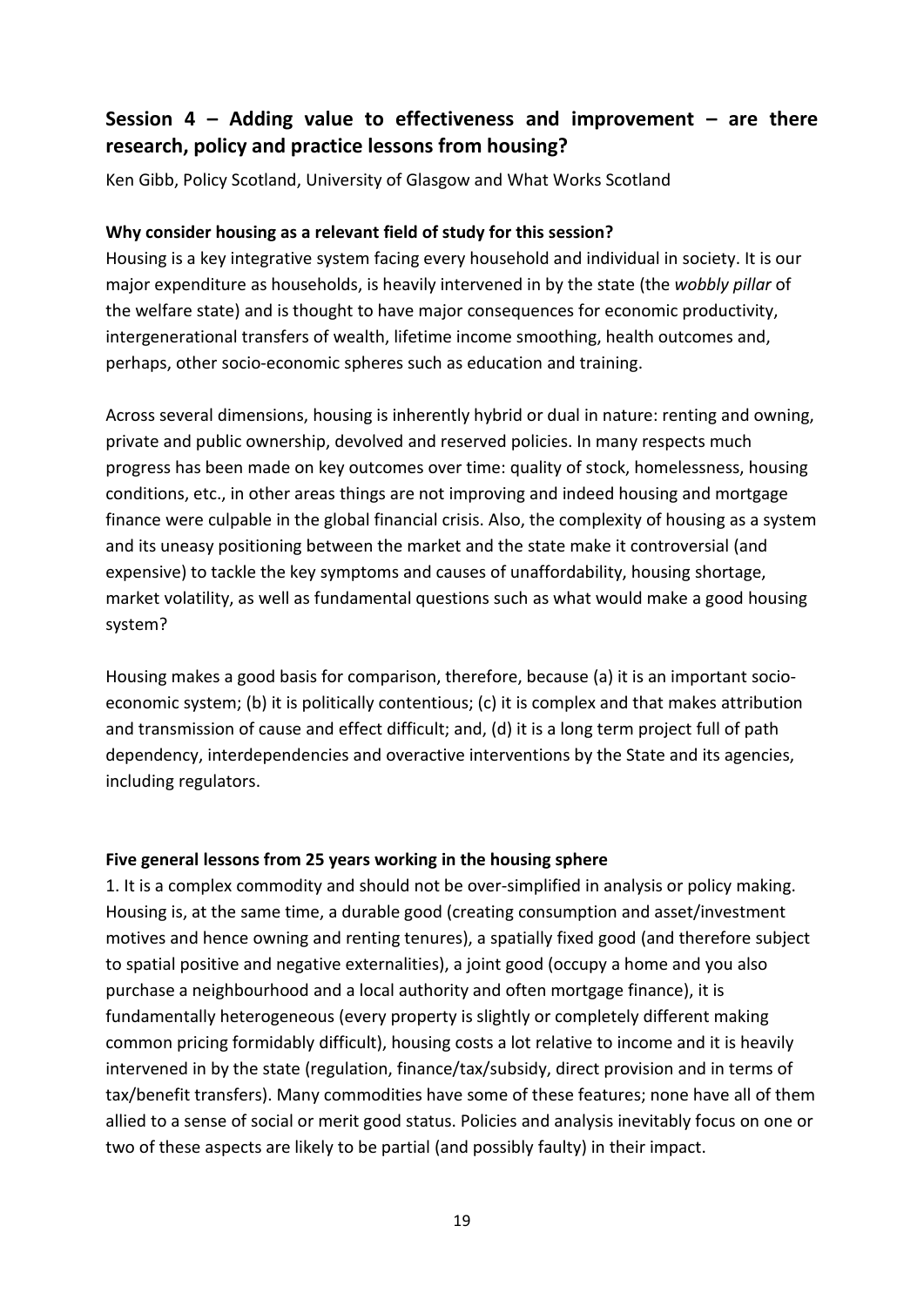2. Housing is fundamentally a complex interdependent *system* (across space, by tenure, in terms of class or other socio-economic cleavages, and in terms of a complex two ways relationship with the economy, etc.) - it does not exist in a vacuum, the past is important in a system dominated by the stock rather than new flows and perturbations across space and time and as a system it should not be considered in a partial equilibrium manner.

3. Good housing is a popular demand made in the media and is high up the topic agenda in surveys of opinion. It is deemed to be essential to many of the things we want of a good society, so everyone says, But can you prove it? For instance is expanding home ownership good for society? Careful empirical meta-analysis found the causality of the many claims made hard to substantiate with the exception of its impact on parenting and maybe on some health outcomes (reviewed in O'Sullivan and Gibb, 2012).

4. Don't assume your field of study is necessarily evolutionary or that learned lessons stick. For instance, in England, the U.K. Government is arguably pursuing an incoherent set of housing policies which has resurrected the goal of expanding home ownership above all and is now surprisingly seemingly opposed to the private rental market and social renting. Implicitly it also seeks to maintain or support rising house prices.

5. Do use different lenses of analysis but do so carefully: by discipline (economics, sociology, finance, social policy, geography, housing studies - all have value;) or by different methodological stances as well, but recognise that they may be incompatible or incommensurable. Moreover, we should imagine that in complex social systems that there important features to be accounted for: institutions (and their hybridity in the housing sector), multiple stakeholders (e.g. current and future tenants, the local state, regulators, competitors, the national state, finance and other commercial collaborators) and the vital importance of the nature over time of risk and uncertainty.

## **Adding Value**

What lessons from the housing sector might add value in terms of educational improvement and effectiveness?

## 1. Research

Do undertake comparative/international analysis to broaden the evidence base but be careful in so doing and undertake policy transfer from other systems with great care.

Economic, financial and statistical modelling, premised on robust and obvious assumptions and the appropriate form of data, can be highly useful, in helping to assess policies but not necessarily the be all and end all of such evaluation.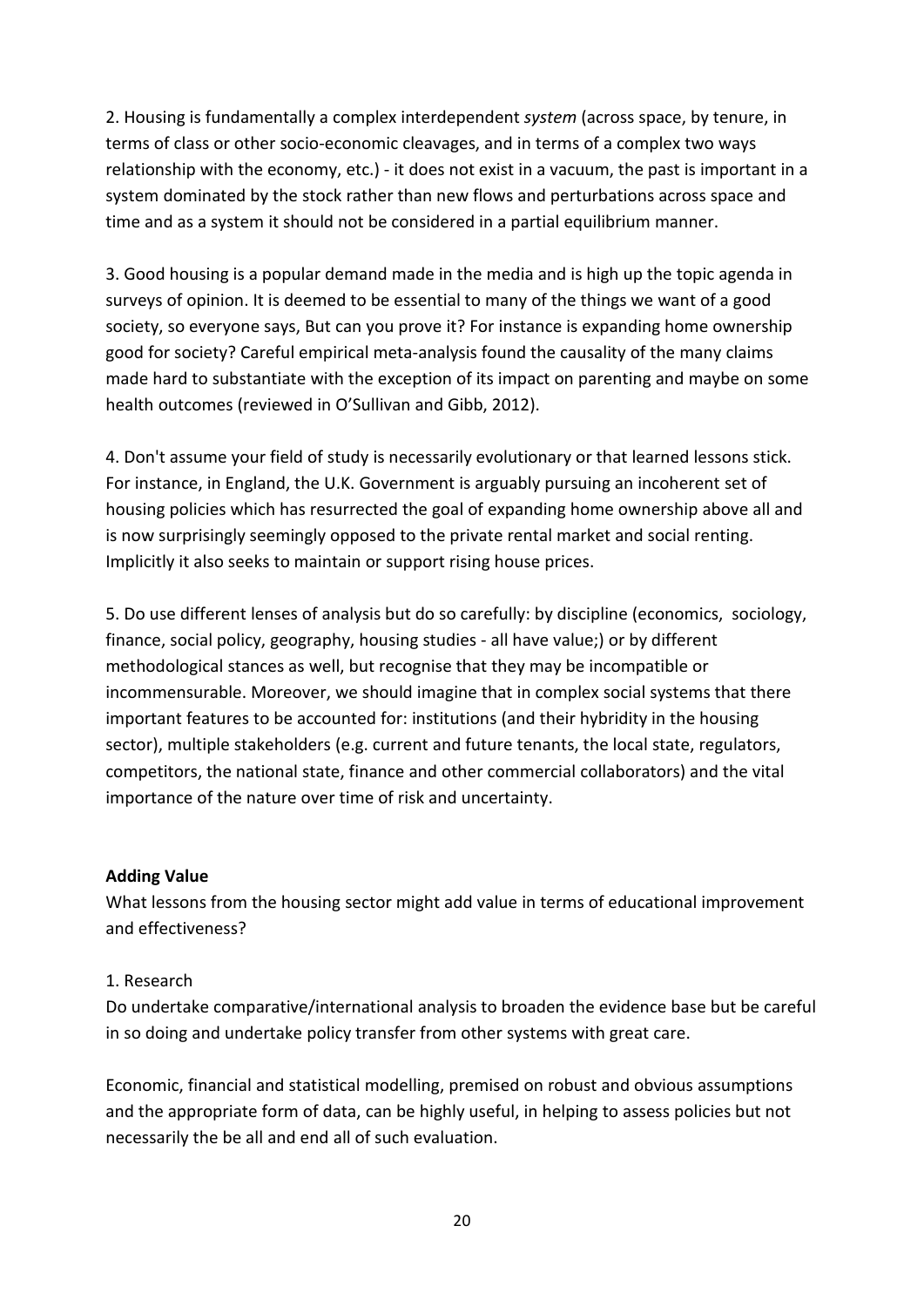As part of What Works Scotland I would of course also champion the careful use of the existing evidence base, suitably filtered and interpreted, for policy-making, policy design and implementation.

All three of these principles apply equally to drawing learning from what does not work and why, as well as what does work.

As an example, it is well known now (e.g. Picketty and Atkinson among others) that housing is an important transmitter of wealth inequality - we can draw evidence from around the world on this and can model and try to explain the impacts that this growing inequality has on a range of socio-economic and policy outcomes. This can also help us build evidence to think more clearly about ways to tackle and overcome such inequality.

## 2. Policy

I have been much taken by recent work on policy failure (e.g. Schuck, 2014) and can see why housing policy often fails. A key dimension to me is not just the adequate analysis of the diagnosis but actually building the long term consensus required to get commitment to policy delivery on a consistent reinforcing basis over at least the two terms of a parliament that it can take to achieve sustained lasting change in the housing arena. While one may despair of the ability to achieve this, there is good news - some important housing policies have worked on exactly this basis: homelessness policy in Scotland and the abolition of mortgage interest tax relief (there was also a less successful case is social rent policy in England - but one also worth examining to understand why).

A second success story is the local delivery usually by local authorities working in partnership in a well-defined city-region, it is able to undertake the research and measure their local housing requirements, housing needs, new land supply, etc. in order to inform housing strategies, housing needs and strategy planning locally. This is where the evidence base, modelling, conceptual frameworks and data can come together in the face of transparent assumptions and judgement in order to quantify the scale of local problems and inform the strategies then put together to tackle them. There are good stories about this across the UK (though not without problems of resource and sustained commitment, etc.).

## 3. Practice

Finally, housing management is an increasingly professionalised occupation. More than just delivering a housing service, however, the housing service is also increasingly a front line for dealing with multiple disadvantage, the consequences of welfare reform and an important partner to work alongside other support agencies.

Spatially, social housing providers can also effectively play critical roles leading communities, acting as community anchors and marshalling community assets. Housing associations can